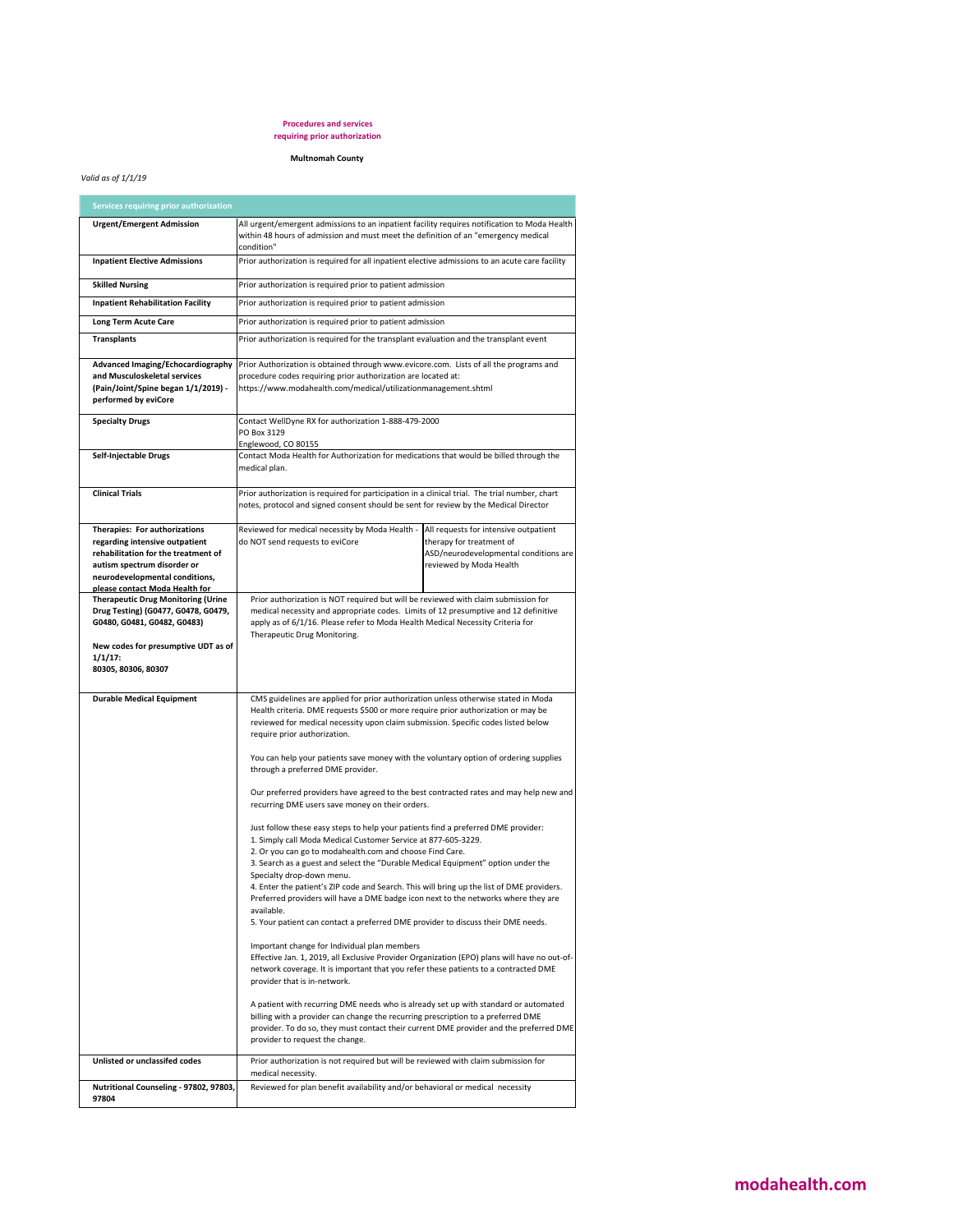| <b>Description</b>                                                                                      | <b>CPT/HCPC Codes</b>                                                                                                                                   | <b>Instructions</b>                                                                                              |                                   |                                                            |                                                                             |                                              |
|---------------------------------------------------------------------------------------------------------|---------------------------------------------------------------------------------------------------------------------------------------------------------|------------------------------------------------------------------------------------------------------------------|-----------------------------------|------------------------------------------------------------|-----------------------------------------------------------------------------|----------------------------------------------|
| Mental health and chemical dependency prior authorizations                                              |                                                                                                                                                         |                                                                                                                  |                                   |                                                            |                                                                             |                                              |
| <b>Inpatient Mental Health</b>                                                                          |                                                                                                                                                         | MHMNC - Inpatient Mental Health.<br>(Contact Moda within two days of an<br>emergency admission)                  |                                   |                                                            |                                                                             |                                              |
| <b>Inpatient Chemical Dependency</b><br><b>Residential Mental Health</b>                                | H0011<br>H0010, H0017, H0018, H0019                                                                                                                     | ASAM<br>MHMNC - Residential Mental Health                                                                        |                                   |                                                            |                                                                             |                                              |
|                                                                                                         |                                                                                                                                                         |                                                                                                                  |                                   |                                                            |                                                                             |                                              |
| <b>Residential Chemical Dependency</b>                                                                  | H0011, H0012, H0013                                                                                                                                     | ASAM                                                                                                             |                                   |                                                            |                                                                             |                                              |
| Partial Hospital Program Mental<br>Health                                                               | H0035                                                                                                                                                   | MHMNC - Psych Partial Hospital and                                                                               |                                   |                                                            |                                                                             |                                              |
| <b>Partial Hospitalization Chemical</b>                                                                 | H0035                                                                                                                                                   | <b>Intensive Outpatient Programs</b><br>ASAM                                                                     |                                   |                                                            |                                                                             |                                              |
| Dependency                                                                                              |                                                                                                                                                         |                                                                                                                  |                                   |                                                            |                                                                             |                                              |
| <b>Intensive Outpatient Treatment--</b>                                                                 | S9480                                                                                                                                                   | MHMNC - Psych Partial Hospital and                                                                               |                                   |                                                            |                                                                             |                                              |
| <b>Mental Health</b><br><b>Behavior identification assessment</b>                                       | 97151, 97152, 97153, 97154, 97155, 97156,                                                                                                               | <b>Intensive Outpatient Programs</b><br>New code as of 1/1/19- Requires                                          |                                   |                                                            |                                                                             |                                              |
| and Adaptive behavior treatment                                                                         | 97157, 97158                                                                                                                                            | medical necessity review                                                                                         |                                   |                                                            |                                                                             |                                              |
| <b>Applied Behavioral Analysis</b>                                                                      | 0359T, 0360T, 0361T, 0362T, 0363T, 0364T,<br>0365T, 0366T, 0367T, 0368T, 0369T, 0370T,<br>0371T, 0372T, 0373T, 0374T<br>New code as of 1/1/18:<br>97127 | MHMNC - Applied Behavioral<br>Analysis                                                                           |                                   |                                                            |                                                                             |                                              |
|                                                                                                         |                                                                                                                                                         |                                                                                                                  |                                   |                                                            |                                                                             |                                              |
| <b>Transcranial Magnetic Stimulation</b>                                                                | 90867, 90868, 90869                                                                                                                                     | MHMNC - Transcranial Magnetic                                                                                    |                                   |                                                            |                                                                             |                                              |
| <b>Nutritional Counseling for Eating</b><br><b>Disorders</b>                                            | 97802, 97803, 97804                                                                                                                                     | Stimulation<br>MHMNC - Nutrition Therapy for<br>Eating Disorders and Member<br>Handbook Language for nutritional |                                   |                                                            |                                                                             |                                              |
| <b>Medical/Surgical Services Prior</b><br><b>Authorization List</b>                                     |                                                                                                                                                         |                                                                                                                  | <b>Drugs on</b><br><b>PA list</b> | Moda Medical/<br><b>WellDyneRX</b> WellDyne RX<br>Pharmacy | If PBM in this<br>column members<br>can fill through<br><b>WellDyne Rx.</b> | Limited<br><b>Distribution</b><br>Drug (LDD) |
| <b>Description</b>                                                                                      | <b>CPT/HCPC Codes</b>                                                                                                                                   | <b>Instructions</b>                                                                                              |                                   |                                                            |                                                                             |                                              |
| Abraxane                                                                                                | J9264                                                                                                                                                   | Requests for the authorization of this                                                                           |                                   |                                                            |                                                                             |                                              |
|                                                                                                         |                                                                                                                                                         | drug is provided by Moda.<br>MHMNC Abraxane                                                                      |                                   | Medical                                                    |                                                                             |                                              |
| Actemra (Tocilizumab)                                                                                   | J3262                                                                                                                                                   | Requests for the authorization of this<br>drug is provided by Moda.                                              |                                   | <b>Both</b>                                                | PBM                                                                         |                                              |
| <b>ACTHAR HP</b>                                                                                        | J0800                                                                                                                                                   | Requests for the authorization of this<br>drug is provided by Moda.                                              |                                   |                                                            |                                                                             |                                              |
|                                                                                                         |                                                                                                                                                         | MHMNC Acthar HP                                                                                                  |                                   | <b>Both</b>                                                | PBM                                                                         | <b>DD</b>                                    |
| <b>Adcetris (Brentuximab)</b>                                                                           | J9042                                                                                                                                                   | Requests for the authorization of this<br>drug is provided by Moda.<br>MHMNC Adcetris (Brentuximab)              |                                   | <b>Both</b>                                                | PBM                                                                         | <b>DD</b>                                    |
| Advanced Imaging (MRI, MRA, CT,<br>CTA) for authorizations as of<br>4/1/2017.                           | eviCore Advanced Imaging code list                                                                                                                      | Requests for advanced imaging are<br>being performed by eviCore at<br>www.eviCore.com                            |                                   |                                                            |                                                                             |                                              |
| Air Transport - Non-emergent                                                                            | A0430, A0431, A0435, A0436                                                                                                                              | Requires review by Medical Director                                                                              |                                   |                                                            |                                                                             |                                              |
| Airway Clearance Devices / Chest<br>Percussors / Vest / Intrapulmonary<br><b>Percussive Ventilation</b> | A7025, A7026, E0480, E0481, E0482, E0483,<br>E0484, E0656, E0657                                                                                        | MHMNC for High Frequency Chest<br><b>Wall Oscillation Devices</b>                                                |                                   |                                                            |                                                                             |                                              |
| Akynzeo -<br>(fosnetupitant/palonosetron)                                                               | J1454 - new code as of 1/1/19 C9033 (Facility<br>only)                                                                                                  | Requests for the authorization of this<br>drug is provided by Moda.<br>MHMNC Akynezeo                            |                                   | <b>Both</b>                                                | PBM                                                                         |                                              |
| Allergy Testing - RAST and ALCAT                                                                        | 82785, 86003, 86005, 86008<br>New code as of 1/1/18:                                                                                                    | MHMNC Allergy Testing - Blood<br>Not covered - 86001<br>83516, 86849 if for ALCAT testing                        |                                   |                                                            |                                                                             |                                              |
| Aldurazyme                                                                                              | 86008<br>J1931                                                                                                                                          | Requests for the authorization of this                                                                           |                                   |                                                            |                                                                             |                                              |
|                                                                                                         |                                                                                                                                                         | drug is provided by Moda.<br>MHMNC Aldurazyme (laronidase)                                                       |                                   | <b>Both</b>                                                | PBM                                                                         | LDD                                          |
| Alimta                                                                                                  | J9305                                                                                                                                                   | Requests for the authorization of this<br>drug is provided by Moda.<br><b>MHMNC Alimta</b>                       |                                   | Both                                                       |                                                                             |                                              |
| Aligopa (copanlisib)                                                                                    | J9057 - New code as of 1/1/19                                                                                                                           | Requests for the authorization of this                                                                           |                                   |                                                            |                                                                             |                                              |
|                                                                                                         | New code as of 7/1/18 - facility only                                                                                                                   | drug is provided by Moda.<br>MHMNC Aligoba effective 11/1/17                                                     |                                   |                                                            |                                                                             |                                              |
| Alpha 1 Proteinase Inhibitors -                                                                         | C9030<br>J0256, J0257                                                                                                                                   | Requests for the authorization of this                                                                           |                                   | Both                                                       |                                                                             | LDD                                          |
| (Glassia ®, Aralast NP®, Prolastin®,<br>Prolastin - C®, Zemaira®)                                       |                                                                                                                                                         | drug is provided by Moda.<br>MCG A-0468 Alpha 1 Proteinase<br>Inhibitor<br>MHMNC Alpha-1 Proteinase Inhibitor    |                                   |                                                            |                                                                             |                                              |
| <b>Artificial Disc Replacement</b>                                                                      | 0092T, 0095T 0098T, 0163T, 0164T, 0165T, 22856,                                                                                                         | effective 1/1/17<br>MHMNC Intervertebral Disc                                                                    |                                   | Both                                                       | PBM                                                                         | LDD                                          |
|                                                                                                         | 22857, 22858, 22861, 22862, 22864, 22865, 0375T                                                                                                         | Prosthesis                                                                                                       |                                   |                                                            |                                                                             |                                              |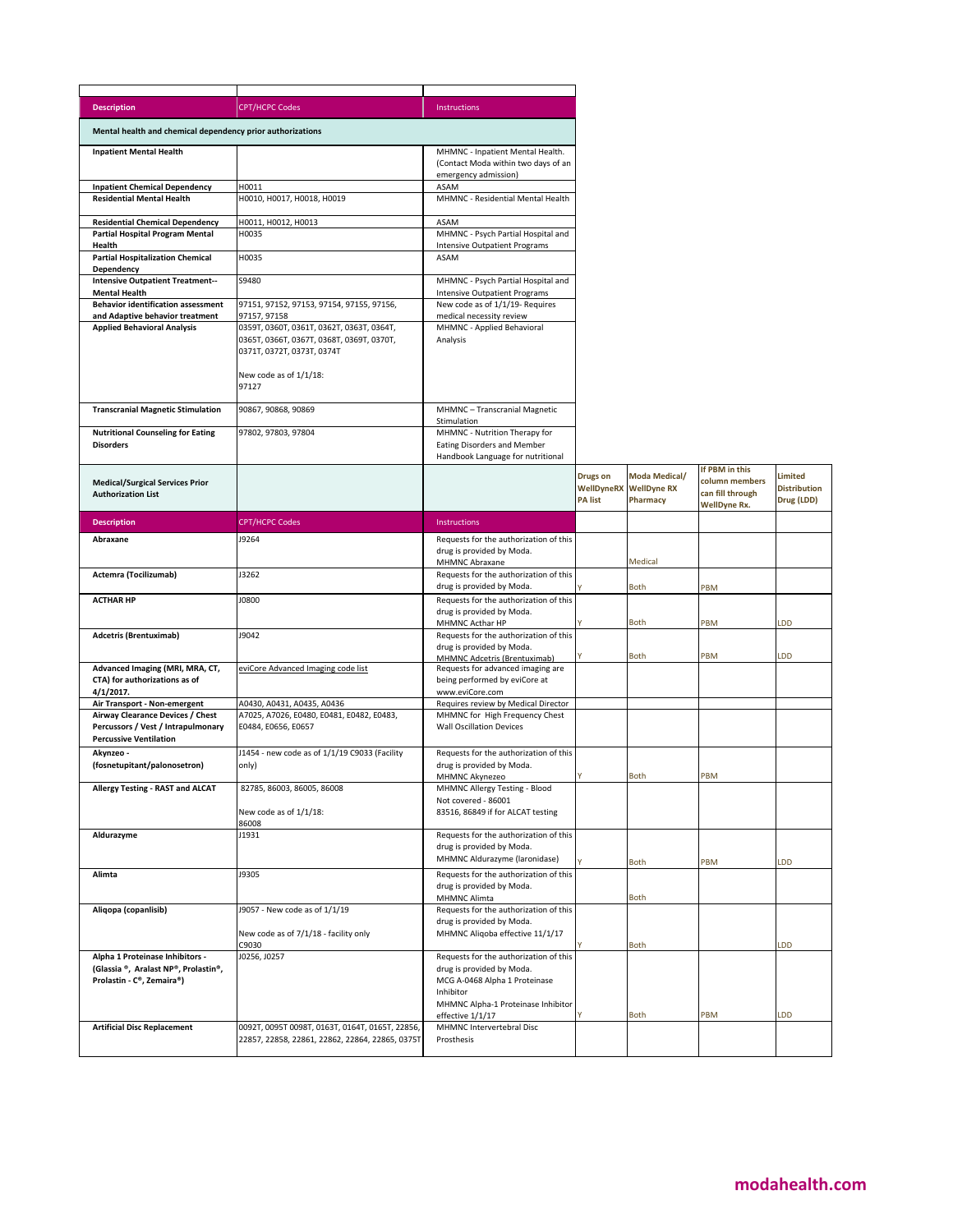| <b>Description</b>                                                   | <b>CPT/HCPC Codes</b>                                                                                                                                                                                                                                                            | <b>Instructions</b>                                                                                                                                                                                    |             |     |           |
|----------------------------------------------------------------------|----------------------------------------------------------------------------------------------------------------------------------------------------------------------------------------------------------------------------------------------------------------------------------|--------------------------------------------------------------------------------------------------------------------------------------------------------------------------------------------------------|-------------|-----|-----------|
| Arthroscopy (other than knee)                                        | 29805, 29806, 29807, 29820, 29821, 29822,<br>29823, 29824, 29825, 29826, 29827, 29828,<br>29870, 29874, 29875, 29876, 29877, 29880,<br>29881, 29882, 29883, 29884, 29885, 29886,<br>29887, 29888, 29889, 29914, 29915, 29916<br>29892, 29893, 29894, 29895, 29897, 29898, 29900, | Prior authorization via eviCore                                                                                                                                                                        |             |     |           |
|                                                                      | 29901, 29902, 29904, 29905, 29906, 29907,<br>29999, G0289, S2112                                                                                                                                                                                                                 |                                                                                                                                                                                                        |             |     |           |
| Arzerrz (Ofatinumab)                                                 | J9302                                                                                                                                                                                                                                                                            | Requests for the authorization of this                                                                                                                                                                 |             |     |           |
|                                                                      |                                                                                                                                                                                                                                                                                  | drug is provided by Moda.<br>MHMNC Arzerrz (Ofatinumab)                                                                                                                                                | Both        | PBM | LDD       |
| <b>Auditory Brainstem Implant (ABI)</b>                              | S2230, S2235                                                                                                                                                                                                                                                                     | MHMNC Cochlear Implants and<br><b>Auditory Brainstem Implants</b>                                                                                                                                      |             |     |           |
| Avastin (Bevacizumab)                                                | J9035<br>J7999 (Intravitreal use only)<br>Q5107- new code as of 1/1/19                                                                                                                                                                                                           | Requests for the authorization of this<br>drug is provided by Moda.                                                                                                                                    | <b>Both</b> | PBM |           |
| <b>Balloon Sinuplasty</b>                                            | 31295, 31296, 31297                                                                                                                                                                                                                                                              | Require prior authorization as of                                                                                                                                                                      |             |     |           |
|                                                                      | New code as of 1/1/2018:<br>31298                                                                                                                                                                                                                                                | 7/1/2017. MHMNC Sinus Surgery                                                                                                                                                                          |             |     |           |
| <b>Bavencio (avelumab)</b>                                           | New code as of 1/1/2018: J9023                                                                                                                                                                                                                                                   | Requests for the authorization of this                                                                                                                                                                 |             |     |           |
|                                                                      | <b>J9999</b><br>C9491 - Facility Only code                                                                                                                                                                                                                                       | drug is provided by Moda.<br>MHMNC Bavencio (avelumab) - New                                                                                                                                           |             |     |           |
| <b>Beleodag (Belinostat)</b>                                         | J9032                                                                                                                                                                                                                                                                            | effective 7/1/2017<br>Requests for the authorization of this                                                                                                                                           | <b>Both</b> | PBM | <b>DD</b> |
|                                                                      |                                                                                                                                                                                                                                                                                  | drug is provided by Moda. Other<br>groups contact Moda Health for<br>authorization.<br>MHMNC Beleodag (Belinostat) - New<br>effective 7/1/16                                                           | Medical     |     | <b>DD</b> |
| Bendeka (Bendamustine)                                               | J9034                                                                                                                                                                                                                                                                            | Requests for the authorization of this<br>drug is provided by Moda.<br>MHMNC Bendeka (bendumustine) -                                                                                                  |             |     |           |
| Benlysta (Belimumab)                                                 | Q2044, J0490                                                                                                                                                                                                                                                                     | New effective 10/1/2016<br>Requests for the authorization of this                                                                                                                                      | <b>Both</b> | PBM | LDD       |
|                                                                      |                                                                                                                                                                                                                                                                                  | drug is provided by Moda.                                                                                                                                                                              |             |     |           |
| Berinert (C-1 Esterase Inhibitor)                                    | J0597                                                                                                                                                                                                                                                                            | MHMNC Benlysta (Belimumab)<br>As of 1/1/2016 - Requests for the                                                                                                                                        | <b>Both</b> | PBM | <b>DD</b> |
|                                                                      |                                                                                                                                                                                                                                                                                  | authorization of this drug is provided<br>by Moda.<br>MHMNC Berinert (C-1 Esterase                                                                                                                     |             |     |           |
|                                                                      |                                                                                                                                                                                                                                                                                  | Inhibitor)                                                                                                                                                                                             | <b>Both</b> | PBM | <b>DD</b> |
| Besponsa (inotuzumab ozogamicin) -<br>effective 11/1/2017            | J9229 - New code as of 1/1/19                                                                                                                                                                                                                                                    | Requests for the authorization of this<br>drug is provided by Moda.                                                                                                                                    |             |     |           |
| <b>Blepharoplasty and Brow Lift</b>                                  | 15822, 15823, 67900, 67901, 67902, 67903,                                                                                                                                                                                                                                        | MHMNC Besponsa effective 11/1/17<br>MHMNC Blepharoplasty and Brow                                                                                                                                      | Both        | PBM |           |
|                                                                      | 67904, 67906, 67908                                                                                                                                                                                                                                                              | CPT codes<br>Ptosis Criteria<br>15820, 15821, and 18524 are<br>considered cosmetic and not<br>covered.                                                                                                 |             |     |           |
| <b>Blincyto (Blinotumomab) New</b>                                   | J9039                                                                                                                                                                                                                                                                            | Requests for the authorization of this<br>drug is provided by Moda.                                                                                                                                    |             |     |           |
| Bone Growth Stimulators, Ultrasound E0747, E0748                     |                                                                                                                                                                                                                                                                                  | Blincyto (Blinotumomab)<br>MHMNC Bone Growth Stimulators,                                                                                                                                              | Both        | PBM |           |
| and Electric                                                         |                                                                                                                                                                                                                                                                                  | Ultrasonic<br>MHMNC Bone Growth Stimulators,<br>Electrical                                                                                                                                             |             |     |           |
| <b>Botox Injections</b><br>(OnabotulinumtoxinA,                      | J0585, J0586, J0587, J0588                                                                                                                                                                                                                                                       | As of 1/1/2016 - Requests for the<br>authorization of this drug is provided                                                                                                                            |             |     |           |
| AbobotulinumtoxinA,                                                  |                                                                                                                                                                                                                                                                                  | by Moda.                                                                                                                                                                                               |             |     |           |
| RimabotulinumtoxinB, and<br>IncobotulinumtoxinA                      |                                                                                                                                                                                                                                                                                  | <b>MHMNC Botox</b><br>(OnabotulininumtoxinA), Dysport<br>(AbobotulinumtoxinA), Myobloc                                                                                                                 |             |     |           |
|                                                                      |                                                                                                                                                                                                                                                                                  | (RimabotulinumtoxinB), or Xeomin<br>(IncobotulinimtoxinA)                                                                                                                                              | <b>Both</b> | PBM |           |
| <b>BRCA Gene Mutation Testing</b>                                    | 81211, 81212, 81213, 81214, 81215, 81216, 81217<br>New codes as of 1/1/16<br>81162                                                                                                                                                                                               | MCG A-0499 Breast and Ovarian<br>Cancer, Hereditary BRCA 1 and BRCA<br>2 genes                                                                                                                         |             |     |           |
|                                                                      | New codes as of 1/1/19<br>81163, 81164, 81165, 81166, 81167                                                                                                                                                                                                                      |                                                                                                                                                                                                        |             |     |           |
| Breast Cancer Gene Expression Assays 81519 - Oncotype<br>Oncotype DX | 81599 - Endopredict                                                                                                                                                                                                                                                              | MCG A-0532 Breast Cancer Gene<br><b>Expression Assays</b>                                                                                                                                              |             |     |           |
| Endopredict<br>Mammaprint                                            | 81521 - Mammaprint                                                                                                                                                                                                                                                               |                                                                                                                                                                                                        |             |     |           |
| <b>Breast Implant Removal</b>                                        | 19328, 19330                                                                                                                                                                                                                                                                     | MHMNC Breast Implant Removal                                                                                                                                                                           |             |     |           |
| <b>Breast Reconstruction Surgery</b>                                 | 11920, 11921, 11970, 11971, 15777, 19316,<br>19318, 19324, 19325, 19328, 19330, 19340,<br>19342, 19350, 19357, 19361, 19364, 19366,<br>19367, 19368, 19369, 19370, 19371, 19380,<br>20926, C1789, L8600, Q4100, Q4116, S2066,<br>S2067, S2068                                    | Always covered for reconstruction<br>following mastectomy for breast<br>cancer diagnosis. All other diagnoses<br>are reviewed for medical necessity<br>versus cosmetic.<br>MHMNC Breast Reconstruction |             |     |           |
| <b>Cardiac Rehabilitation</b><br>Cardiac Defibrillator,              | 93797, 93798<br>93745, Е0617, К0606, К0607, К0608, К0609                                                                                                                                                                                                                         | MCG A-0358 Cardiac Rehabilitation<br>MHMNC - Cardiac Defibrillators,                                                                                                                                   |             |     |           |
| External/Wearable                                                    |                                                                                                                                                                                                                                                                                  | External criteria                                                                                                                                                                                      |             |     |           |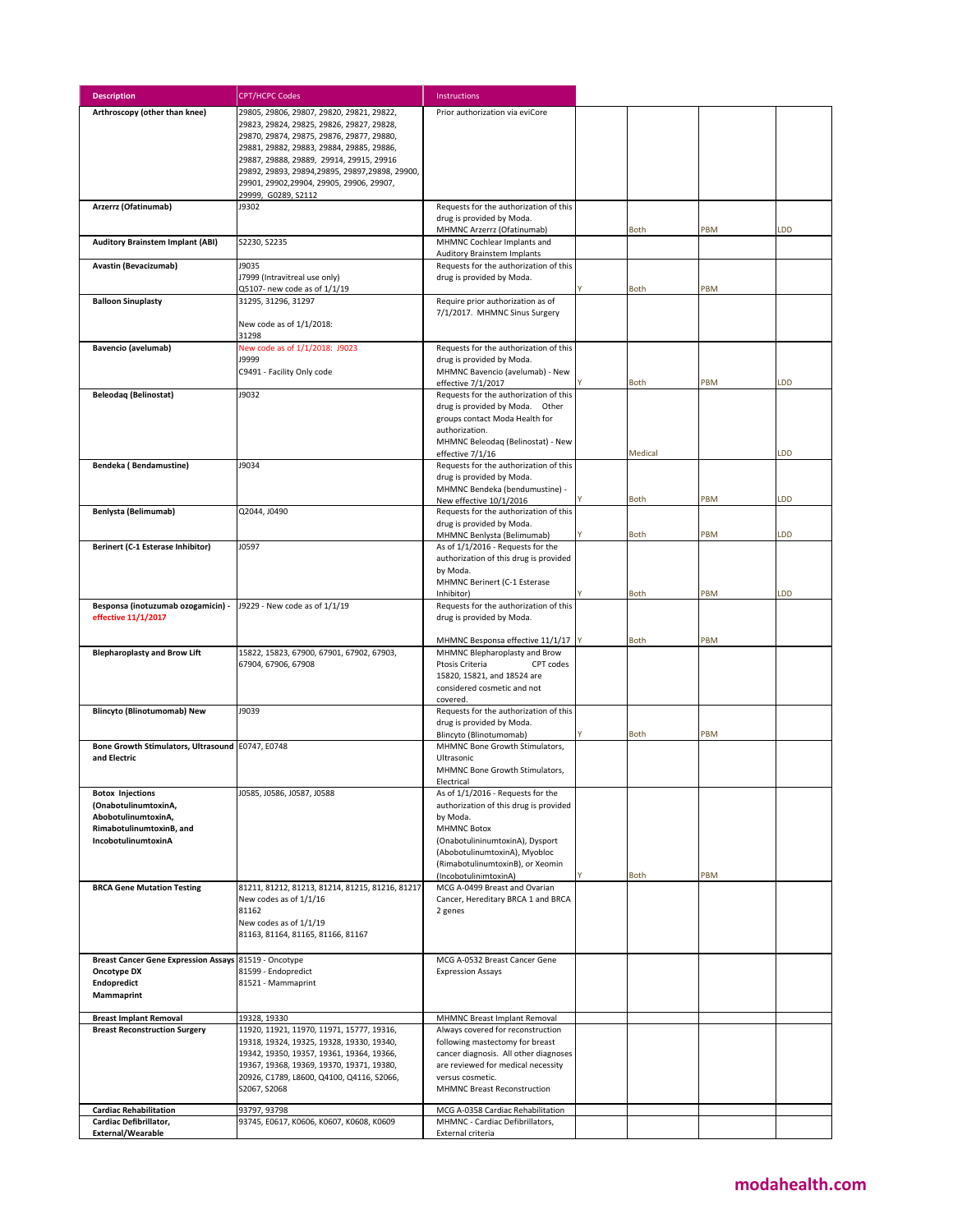| <b>Description</b>                                                | <b>CPT/HCPC Codes</b>                                 | Instructions                                                                    |             |     |     |
|-------------------------------------------------------------------|-------------------------------------------------------|---------------------------------------------------------------------------------|-------------|-----|-----|
| <b>Cardiac Event Monitors (Loop</b>                               | 93270, 93271, 93272 (Loop)                            | MCG A-0121 Loop records (non-                                                   |             |     |     |
| recorders and Mobile Outpatient                                   | 93228, 93229 (MOCT)                                   | implantable                                                                     |             |     |     |
| <b>Cardiac Telemetry</b><br>(Effective 7/15/2017)                 | 93264 New code as of 1/1/19<br>New code as of 1/1/18: | MHMNC Mobile Outpatient Cardiac<br>Telemetry                                    |             |     |     |
|                                                                   | 0497T, 0498T                                          |                                                                                 |             |     |     |
| Cardiac rhythm monitor insertion or                               | 33285, 33286                                          | Requires review by Medical Director                                             |             |     |     |
| removal<br>Cardiology service including stress                    | eviCore Cardiology diagnositic procedure list         | Requests for pacemakers,                                                        |             |     |     |
| tests, echocardiography, diagnostic                               |                                                       | angiograms, nuclear studies, and                                                |             |     |     |
| angiograms, and pacemakers, prior                                 |                                                       | echocardiograms are being                                                       |             |     |     |
| authorization is required with eviCore                            |                                                       | performed by eviCore at<br>www.eviCore.com                                      |             |     |     |
| <b>Carpel Tunnel Release</b>                                      | 29848                                                 | MCG A-0211 Carpel Tunnel                                                        |             |     |     |
|                                                                   |                                                       | Decompression<br>MCG A-0134 Capsule Endoscopy                                   |             |     |     |
| Capsule endoscopy (Wireless)<br>Brineura (Cerliponasa Alfa) (New  | 91110, 91111, 0355T<br>J0567                          | <b>MHMNC Brineura</b>                                                           |             |     |     |
| code as of 1-1-19)                                                |                                                       |                                                                                 | <b>Both</b> | PBM | LDD |
| Cerezyme (Imiglucerase) - New as of<br>7/1/16                     | J1786                                                 | Requests for the authorization of this<br>drug is provided by Moda.             |             |     |     |
|                                                                   |                                                       | MHMNC Cerezyme (Imiglucerase) -                                                 |             |     |     |
|                                                                   |                                                       | New effective 7/1/16                                                            | <b>Both</b> | PBM | LDD |
| <b>Chelation Therapy - Home Infusion</b>                          | S9355,                                                | Prior authorization required for                                                |             |     |     |
|                                                                   |                                                       | medical necessity of the chelation<br>therapy - MCG                             |             |     |     |
| Cinqair (Reslizumab)                                              | J3590                                                 | Requests for the authorization of this                                          |             |     |     |
|                                                                   | New code as of 1/1/17:                                | drug is provided by Moda.                                                       |             |     |     |
|                                                                   | J2786                                                 | MHMNC Cingair (Reslizumab)                                                      | Both        | PBM |     |
| Cinryze (C-1 Esterase Inhibitor)                                  | J0598                                                 | Requests for the authorization of this                                          |             |     |     |
|                                                                   |                                                       | drug is provided by Moda.<br>MHMNC Cinryze (C-1 Esterase                        |             |     |     |
|                                                                   |                                                       | Inhibitor)                                                                      | <b>Both</b> | PBM | LDD |
| <b>Cochlear Implantation/Removal</b>                              | 69930, L8614, L8615, L8616, L8617, L8618, L8619,      | Requests for the authorization of this                                          |             |     |     |
|                                                                   | L8627, L8628, L8629, L8692                            | drug is provided by Moda.<br>MHMNC Cochlear Implants and                        |             |     |     |
|                                                                   |                                                       | <b>Auditory Brainstem Implants</b>                                              |             |     |     |
| <b>Colon Cancer Genetic Testing</b>                               | 81292, 81293, 81294, 81295, 81296, 81297,             | MCG A-0533 Lynch Syndrome                                                       |             |     |     |
|                                                                   | 81298, 81299, 81300, 81301                            |                                                                                 |             |     |     |
| <b>Cooling Devices</b>                                            | E0218, E0236, E1399                                   | <b>MHMNC Cooling Devices</b><br>Active<br>Cooling devices (i.e. Game Ready) are |             |     |     |
|                                                                   |                                                       | not covered                                                                     |             |     |     |
| <b>Continuous Glucose Monitors</b>                                | 95250, K0553, K0554 A9276, A9277, A9278               | Requests for the authorization of this                                          |             |     |     |
|                                                                   | New code as of 1/1/18:                                | drug is provided by Moda. MHMNC<br><b>Continuous Glucose Monitoring</b>         |             |     |     |
|                                                                   | 95249                                                 | (CGM)                                                                           |             |     |     |
| <b>Corneal Collagen X-linking for</b><br>treatment of Keratoconus | 0402T                                                 | Requests for the authorization of this                                          |             |     |     |
|                                                                   |                                                       | drug is provided by Moda. MHMNC<br>Treatment of Keratoconus (New                |             |     |     |
|                                                                   |                                                       | criteria as of 7/1/2018)                                                        |             |     |     |
| <b>CPAP/AutoPAP - Authorization</b><br>required as of 11/15/2017  | E0601                                                 | MHMNC Obstructive Sleep Apnea<br>Non-surgical Treatment                         |             |     |     |
| Cyramza (Ramucirumab)                                             | C9025 (facility) J9308                                | MHMNC Cyramza (Ramucirumab)                                                     |             |     |     |
| <b>Cystic Fibrosis Genetic Carrier Testing</b>                    | 81220, 81221, 81222, 81223, 81224                     | MCG A-0597 Cystic Fibrosis - CFTR                                               | <b>Both</b> | PBM | LDD |
|                                                                   |                                                       | Gene and Mutation Panel Cystic                                                  |             |     |     |
|                                                                   |                                                       | Fibrosis testing is covered according                                           |             |     |     |
|                                                                   |                                                       | to the guideline. It is not covered in<br>the context of large multiple gene    |             |     |     |
|                                                                   |                                                       | panel testing for inherited diseases                                            |             |     |     |
|                                                                   |                                                       | beyond those recommended by<br>A A C                                            |             |     |     |
| Cystourethroscopy with mechanical                                 | New code as of 1/1/18:                                | Review for device:                                                              |             |     |     |
| dilation                                                          | 0499T                                                 | MCG S-210 Transurethral Destruction<br>of Lesion                                |             |     |     |
|                                                                   |                                                       |                                                                                 |             |     |     |
| Crysvita - (burosumab-twza)                                       | J0584 - new code effective 1/1/19                     | New drug as of 7/6/2018 - Requests<br>for the authorization of this drug is     |             |     |     |
|                                                                   |                                                       | provided by Moda. MHMNC Crysvita                                                |             |     |     |
|                                                                   |                                                       | (burosumab - twza)                                                              | Both        | PBM | LDD |
| Darzalex (daratumumab)                                            | J9999                                                 | As of 10/1/16, Requests for the                                                 |             |     |     |
|                                                                   | New code as of 1/1/17:                                | authorization of this drug is provided<br>by Moda. MHMNC Darzalex               |             |     |     |
|                                                                   | J9145                                                 | (daratumumab) - New effective                                                   |             |     |     |
| Denosumab (Prolia/Xgeva)                                          | J0897                                                 | 10/1/2016<br>As of 1/1/16, Requests for the                                     | Both        | PBM | LDD |
|                                                                   |                                                       | authorization of this drug is provided                                          |             |     |     |
|                                                                   |                                                       | by Moda. MHMNC Prolia/Xgeva                                                     |             |     |     |
| Diabetes Online Intensive Program for New code as of 1/1/18:      |                                                       | (Denosumab)<br>New code as of 1/1/18 - need to                                  | Both        | PBM |     |
| Prevention                                                        | 0488T                                                 | review for benefit coverage.                                                    |             |     |     |
|                                                                   |                                                       |                                                                                 |             |     |     |
|                                                                   |                                                       |                                                                                 |             |     |     |
| Dynasplint/JAS (or other mechanical<br>stretching device)         | E1800, E1801, E1802, E1805, E1806, E1810,             | <b>MHMNC Mechanical Stretching</b><br>Devices                                   |             |     |     |
|                                                                   | E1811, E1818, E1825, E1831                            |                                                                                 |             |     |     |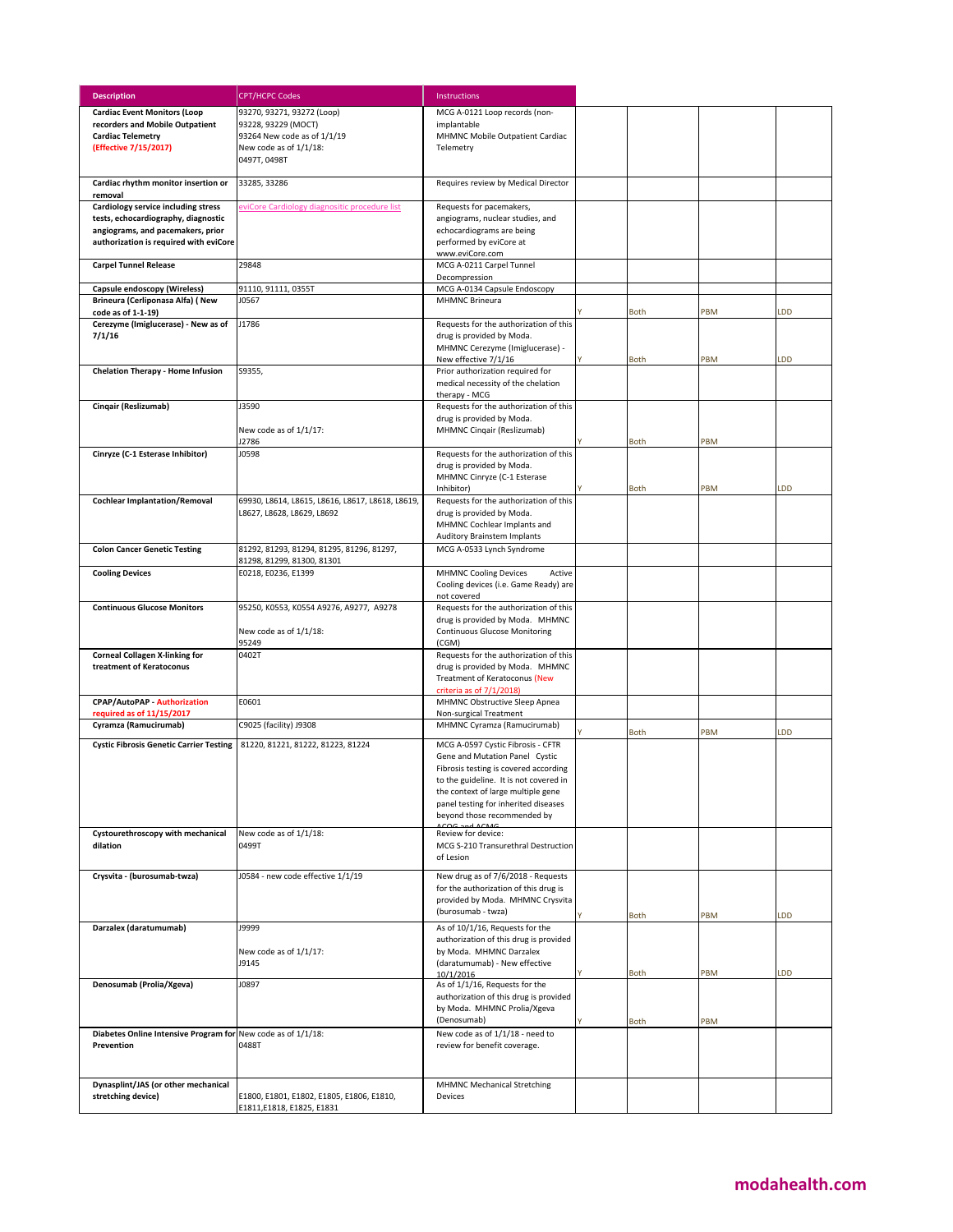| <b>Description</b>                                                                  | <b>CPT/HCPC Codes</b>                        | Instructions                                                              |             |     |     |
|-------------------------------------------------------------------------------------|----------------------------------------------|---------------------------------------------------------------------------|-------------|-----|-----|
| Echocardiography, transesophageal,                                                  | eviCore cardiology PA list                   | Requests for echocardiography and                                         |             |     |     |
| transthoracic - eviCore will perform                                                |                                              | cardiac advanced imaging are being                                        |             |     |     |
| prior authorization request                                                         |                                              | performed by eviCore at                                                   |             |     |     |
|                                                                                     |                                              | www.eviCore.com                                                           |             |     |     |
| Elaprase (Idursulfase)                                                              | J1743                                        | Requests for the authorization of this                                    |             |     |     |
|                                                                                     |                                              | drug is provided by Moda. Other                                           |             |     |     |
|                                                                                     |                                              | groups contact Moda Health for                                            |             |     |     |
|                                                                                     |                                              | authorization.                                                            |             |     |     |
|                                                                                     |                                              | MHMNC Elaprase (Idursulfase) - New                                        |             |     |     |
|                                                                                     |                                              | effective 7/1/16                                                          | <b>Both</b> | PBM | LDD |
| Elelyso (Tagliglucerase Alfa)                                                       | J3060                                        | Requests for the authorization of this                                    |             |     |     |
|                                                                                     |                                              | drug is provided by Moda. Other                                           |             |     |     |
|                                                                                     |                                              | groups contact Moda Health for                                            |             |     |     |
|                                                                                     |                                              | authorization.                                                            |             |     |     |
|                                                                                     |                                              | MHMNC Elaprase (Idursulfase) - New                                        |             |     |     |
|                                                                                     |                                              | effective 7/1/16                                                          | <b>Both</b> | PBM | LDD |
| Empliciti (elotuzumab)                                                              | <b>19999</b>                                 | As of 10/1/16, Requests for the<br>authorization of this drug is provided |             |     |     |
|                                                                                     | New code as of 1/1/17:                       | by Moda.                                                                  |             |     |     |
|                                                                                     | J9176                                        | MHMNC Empliciti (elotuzumab) -                                            |             |     |     |
|                                                                                     |                                              | New effective 10/1/2016                                                   | <b>Both</b> | PBM | LDD |
| Entyvio (Vedolizumab)                                                               | C9026 (facility) J3380                       | As of 1/1/16, Requests for the                                            |             |     |     |
|                                                                                     |                                              | authorization of this drug is provided                                    |             |     |     |
|                                                                                     |                                              | by Moda.                                                                  |             |     |     |
|                                                                                     |                                              | MHMNC Entyvio (Vedolizumab)                                               | <b>Both</b> | PBM |     |
| Requests for epidural, facet, medical                                               | eviCore Interventional Pain Prior Auth list  | Requests for pain injections,                                             |             |     |     |
| branch blocks, and SI joint injections                                              |                                              | advanced imaging are being                                                |             |     |     |
| will be performed by eviCore.                                                       |                                              | performed by eviCore at                                                   |             |     |     |
|                                                                                     |                                              | www.eviCore.com                                                           |             |     |     |
|                                                                                     |                                              |                                                                           |             |     |     |
|                                                                                     |                                              |                                                                           |             |     |     |
|                                                                                     |                                              |                                                                           |             |     |     |
| <b>Erythropoiesis Stimulating Agents</b>                                            | J0881, J0882, J0885, J0888, J0887            | Requests for the authorization of this                                    |             |     |     |
| (ESAs)                                                                              |                                              | drug is provided by Moda.                                                 |             |     |     |
|                                                                                     |                                              | MHMNC ESAs (erythropoiesis                                                |             |     |     |
|                                                                                     |                                              | stimulating agents)                                                       | <b>Both</b> | PBM |     |
| External Counterpulsation (Enhanced G0166, 92971                                    |                                              | MCG A-0175 - Enhanced External                                            |             |     |     |
| <b>External Counterpulsation - EECP)</b>                                            |                                              | Counterpulsation (EECP)                                                   |             |     |     |
| <b>Extracorporeal Membrane</b>                                                      | Insertion codes: 33946, 33947, 33948, 33949, | MCG SG-CVS                                                                |             |     |     |
| Oxygenation (ECMO) or                                                               | 33951, 33952, 33953, 33954, 33955, 33956,    |                                                                           |             |     |     |
| <b>Extracorporeal Life Support (ECLS)</b>                                           | 33987, 33988                                 |                                                                           |             |     |     |
| Eylea (aflibercept)                                                                 | J0178                                        | Requests for the authorization of this                                    |             |     |     |
|                                                                                     |                                              | drug is provided by Moda.                                                 |             |     |     |
| Fabrazyme (Agalsidase Beta)                                                         | J0180                                        | MHMNC Orencia (abatacept)<br>Requests for the authorization of this       | <b>Both</b> | PBM | LDD |
|                                                                                     |                                              | drug is provided by Moda. Other                                           |             |     |     |
|                                                                                     |                                              | groups contact Moda Health for                                            |             |     |     |
|                                                                                     |                                              | authorization.                                                            |             |     |     |
|                                                                                     |                                              | MHMNC Fabrazyme (Agalsidase                                               |             |     |     |
|                                                                                     |                                              | Beta) - New effective 7/1/16                                              | <b>Both</b> | PBM | LDD |
| <b>Facet Neurotomy/Rhizotomy</b>                                                    | 0213T, 0214T, 0215T, 0216T, 0217T, 0218T,    | MCG A-0218 Facet Neurotomy                                                |             |     |     |
|                                                                                     | 64622, 64623, 64626, 64627, 64633, 64634,    |                                                                           |             |     |     |
|                                                                                     | 64635, 64636                                 |                                                                           |             |     |     |
|                                                                                     |                                              |                                                                           |             |     |     |
| Fasenra (benralizumab)                                                              | J0517 - new code as of 1/1/19                | Requests for the authorization of this                                    |             |     |     |
|                                                                                     |                                              | drug is provided by Moda.                                                 |             |     |     |
|                                                                                     | New code effective 4/1/2018:                 | MHMNC Fasenra (benralizumab)                                              |             |     |     |
| Filgrastim-aafi, biosimiliar (Nivestym) Q5110                                       | C9466                                        | As of 10/1/18, Requests for the                                           | <b>Both</b> | PBM | LDD |
|                                                                                     |                                              | authorization of this drug is provided                                    |             |     |     |
|                                                                                     |                                              | by Moda.                                                                  |             |     |     |
|                                                                                     |                                              | <b>MHMNC Colony Stimulating Factors:</b>                                  |             |     |     |
|                                                                                     |                                              | Nivestym (filgrastim-aafi)                                                |             |     |     |
|                                                                                     |                                              |                                                                           | <b>Both</b> | PBM |     |
| Fulphila (pegfilgrastim-                                                            | Q5108                                        | Requests for the authorization of this                                    |             |     |     |
| $\mathsf{imdb, biosimilar}$ ) new as of $11/1/2018$ Q5111 - new code as of $1/1/19$ |                                              | drug is provided by Moda.                                                 |             |     |     |
|                                                                                     |                                              | MHMNC Colony Stimulating Factors:                                         |             |     |     |
|                                                                                     |                                              | Fulphia (pegfilgtastim-jmdb)                                              | Both        | PBM |     |
| Fusilev (Levoleucovorin calcium)                                                    | J0641                                        | As of 1/1/16, Requests for the<br>authorization of this drug is provided  |             |     |     |
|                                                                                     |                                              | by Moda.                                                                  |             |     |     |
|                                                                                     |                                              | MHMNC Fusilev (levoleucovorin                                             |             |     |     |
|                                                                                     |                                              | calcium)                                                                  |             |     |     |
| Gazyva (Obinutuzumab)                                                               | J9301                                        | Requests for the authorization of this                                    |             |     |     |
|                                                                                     |                                              | drug is provided by Moda.                                                 |             |     |     |
|                                                                                     |                                              | MHMNC Gazyva (obinutumumab)                                               | <b>Both</b> | PBM | LDD |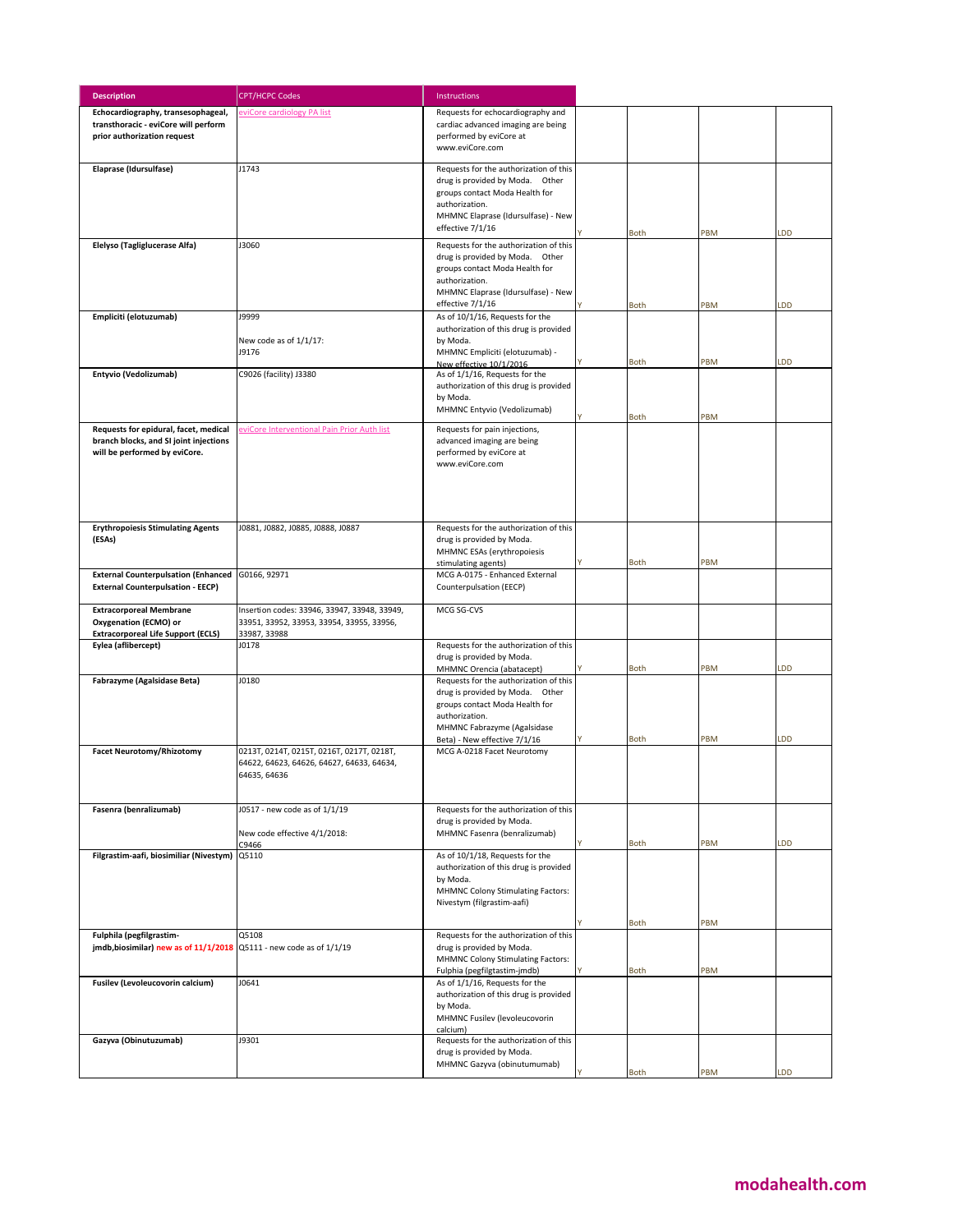| <b>Description</b>                                                              | <b>CPT/HCPC Codes</b>                                                                  | Instructions                                                          |                         |     |     |
|---------------------------------------------------------------------------------|----------------------------------------------------------------------------------------|-----------------------------------------------------------------------|-------------------------|-----|-----|
| <b>Gender Reassignment</b>                                                      | Multiple CPT codes apply with diagnosis codes for                                      | <b>MHMNC Gender Reassignment</b>                                      |                         |     |     |
|                                                                                 | GID                                                                                    | Criteria                                                              |                         |     |     |
|                                                                                 | Female to Male procedures requiring prior<br>authorization:                            | Covered for all Oregon fully insured<br>groups and indviduals. Check  |                         |     |     |
|                                                                                 | 19301, 19303, 19304                                                                    | member handbook for ASO and                                           |                         |     |     |
|                                                                                 |                                                                                        | Alaska benefit language.                                              |                         |     |     |
|                                                                                 | Reassignment procedures:<br>54400-54417, 55970, 55980, 56625, 56800,                   |                                                                       |                         |     |     |
|                                                                                 | 56805, 56810, 57106, 57107, 57110, 57111, 57291,                                       |                                                                       |                         |     |     |
|                                                                                 | 57292, 57335<br>New codes 1/1/2016 - review for gender                                 |                                                                       |                         |     |     |
|                                                                                 | reassignment:                                                                          |                                                                       |                         |     |     |
|                                                                                 | 54437, 54438                                                                           |                                                                       |                         |     |     |
| <b>Genetic Testing - additional codes</b><br>(BRCA 1 and 2, Cystic fibrosis and | 81161, 81200, 81201, 81202, 81203, 81205,<br>81209, 81210, 81228, 81229, 81235, 81240, | MCG guidelines for specific genetic<br>tests or MHMNC Genetic Testing |                         |     |     |
| <b>Colon Cancer testing are listed</b>                                          | 81241, 81242, 81243, 81244, 81246, 81250,                                              | Criteria applies                                                      |                         |     |     |
| separately)                                                                     | 81251, 81252, 81253, 81254, 81255, 81256,                                              |                                                                       |                         |     |     |
|                                                                                 | 81257, 81260, 81270, 81280, 81281, 81282,<br>81288, 81290, 81302, 81303, 81304, 81317, |                                                                       |                         |     |     |
|                                                                                 | 81318, 81319, 81330, 81331, 81321, 81322,                                              |                                                                       |                         |     |     |
|                                                                                 | 81323, 81324, 81325, 81326, 81383, 81400,                                              |                                                                       |                         |     |     |
|                                                                                 | 81401, 81402, 81403, 81404, 81405, 81406,<br>81407, 81408, 81410, 81411, 81415, 81416, |                                                                       |                         |     |     |
|                                                                                 | 81417, 81420, 81425, 81426, 81427, 81430,                                              |                                                                       |                         |     |     |
|                                                                                 | 81431, 81435, 81436, 81440, 81445, 81450,                                              |                                                                       |                         |     |     |
|                                                                                 | 81455, 81460, 81465, 81470, 81471, 81479,<br>81519, 81599, 81412, 81432, 81433, 81434, |                                                                       |                         |     |     |
|                                                                                 | 81437, 81438, 81442, 81535, 81538, 81540,                                              |                                                                       |                         |     |     |
|                                                                                 | 81545, 81595, 81413, 81414, 81422, 81439,                                              |                                                                       |                         |     |     |
|                                                                                 | 81539, 81105, 81106, 81107, 81108, 81109,<br>81110, 81111, 81112, 81247, 81248, 81249, |                                                                       |                         |     |     |
|                                                                                 | 81258, 81259, 81269, 81334, 81335, 81361,                                              |                                                                       |                         |     |     |
|                                                                                 | 81362, 81363, 81364, 81448, 81520, 81541,<br>81551,                                    |                                                                       |                         |     |     |
|                                                                                 |                                                                                        |                                                                       |                         |     |     |
|                                                                                 | New codes as of 1/1/19:                                                                |                                                                       |                         |     |     |
|                                                                                 | 81345, 82642, 81333, 81596, 81518, 81326,<br>81237, 81233, 81320, 81305, 81443, 83722, |                                                                       |                         |     |     |
|                                                                                 | 81306, 81171, 81172, 881204, 81173, 81174,                                             |                                                                       |                         |     |     |
|                                                                                 | 81177, 81178, 81183, 81179, 81180, 81181,                                              |                                                                       |                         |     |     |
|                                                                                 | 81182, 81184, 81185, 81186, 81187, 81188,<br>81189, 81190, 81234, 81239, 81284, 81285, |                                                                       |                         |     |     |
|                                                                                 | 81286, 81271, 81274, 81312, 81329, 81336,                                              |                                                                       |                         |     |     |
|                                                                                 | 81337, 81343, 81344                                                                    |                                                                       |                         |     |     |
| Genioplasty                                                                     | 21120, 21121, 21122, 21123                                                             | MCG SG-HNS Head and Neck Surgery<br>May be included as part of        |                         |     |     |
|                                                                                 |                                                                                        | orthognathic surgery, check member                                    |                         |     |     |
|                                                                                 |                                                                                        | handbook. Reviewed for medical                                        |                         |     |     |
|                                                                                 |                                                                                        | necessity versus cosmetic.                                            |                         |     |     |
| <b>GLASSIA (Alpha 1 Proteinase</b>                                              | J0256, J0257                                                                           | Requests for the authorization of this                                |                         |     |     |
| Inhihitorl                                                                      |                                                                                        | drug is provided by Moda                                              | Specialty - Medical PBM |     | LDD |
| <b>Granulocyte Colony Stimulating</b><br>Factors (GCSFs) - Leukine, Neupogen,   | J1442, J1447, J2505, J2820                                                             | Requests for the authorization of this<br>drug is provided by Moda.   |                         |     |     |
| Neulasta, Grannix                                                               |                                                                                        | MHMNC GCSFs (Granulocyte Colony                                       |                         |     |     |
|                                                                                 |                                                                                        | <b>Stimulating Factors)</b>                                           | Both                    | PBM |     |
| Grenz Ray and Laser Treatment of<br><b>Psoriasis</b>                            | 96900, 96920, 96921, 96922                                                             | MCG A-0256 Laser Therapy, Skin                                        |                         |     |     |
| Halaven (Eribulin Mesylate)                                                     | C9280, J9179                                                                           | Requests for the authorization of this                                |                         |     |     |
|                                                                                 |                                                                                        | drug is provided by Moda.<br>MHMNC Halaven (Eribulin Mesylate)        |                         |     |     |
|                                                                                 |                                                                                        |                                                                       | Both                    | PBM |     |
| Aids "BAHA"                                                                     | Hearing Aids/Bone-Anchored Hearing 69710, 69711, 69714, 69715, 69717, 69718            | MCG A-0564 Hearing Aids, Bone<br>Anchored<br>Check                    |                         |     |     |
|                                                                                 |                                                                                        | member handbook. Hearing aids                                         |                         |     |     |
|                                                                                 |                                                                                        | including BAHA may be a plan                                          |                         |     |     |
|                                                                                 | Hearing Assistive Technology ( HATS) - V5267, V5268, V5269, V5270, V5271, V5272,       | exclusion<br><b>MHMNC- Hearing Assistive</b>                          |                         |     |     |
| new as of 1/1/19                                                                | V5273, V5274, V5281, V5282, V5283, V5284,                                              | Technology - New 1/1/19                                               |                         |     |     |
|                                                                                 | V5285, V5286, V5287, V8288, V5289, V5290                                               |                                                                       |                         |     |     |
| <b>Hemophilia Factors</b>                                                       | J7180, J7181, J7182, J7183, J7186, J7187, J7189,<br>J7190, J7191, J7192, J7199         | If given by provider - reviewed per<br>Medical                        |                         |     |     |
|                                                                                 |                                                                                        | MCG - A0451 Antihemophilic Factor                                     | <b>Both</b>             | PBM |     |
| Herceptin (trastuzumab)                                                         | J9355                                                                                  | Requests for the authorization of this<br>drug is provided by Moda.   |                         |     |     |
|                                                                                 |                                                                                        | MHMNC Herceptin (trastuzumab)                                         | <b>Both</b>             | PBM |     |
| Hernia Repair                                                                   | 49520, 49521, 49560, 49561, 49565, 49566,                                              | MCG S-1305 Hernia Repair (Non-<br>hiatal)<br>MCG S-                   |                         |     |     |
|                                                                                 | 49581, 49570, 49580, 49582, 49585                                                      | 540 Hiatal Hernia Repair, Abdominal                                   |                         |     |     |
|                                                                                 |                                                                                        | MCG S-550 Hiatal Hernia Repair-                                       |                         |     |     |
|                                                                                 |                                                                                        | Transthoracic                                                         |                         |     |     |
| High Density Lipid Profile / cardiac                                            | 82163, 82472, 83695, 83698, 83700, 83701,                                              | MHMNC - Cardia Disease Screening                                      |                         |     |     |
| disease screening                                                               | 83704, 83718, 83719, 83090                                                             | Lipid Profile                                                         |                         |     |     |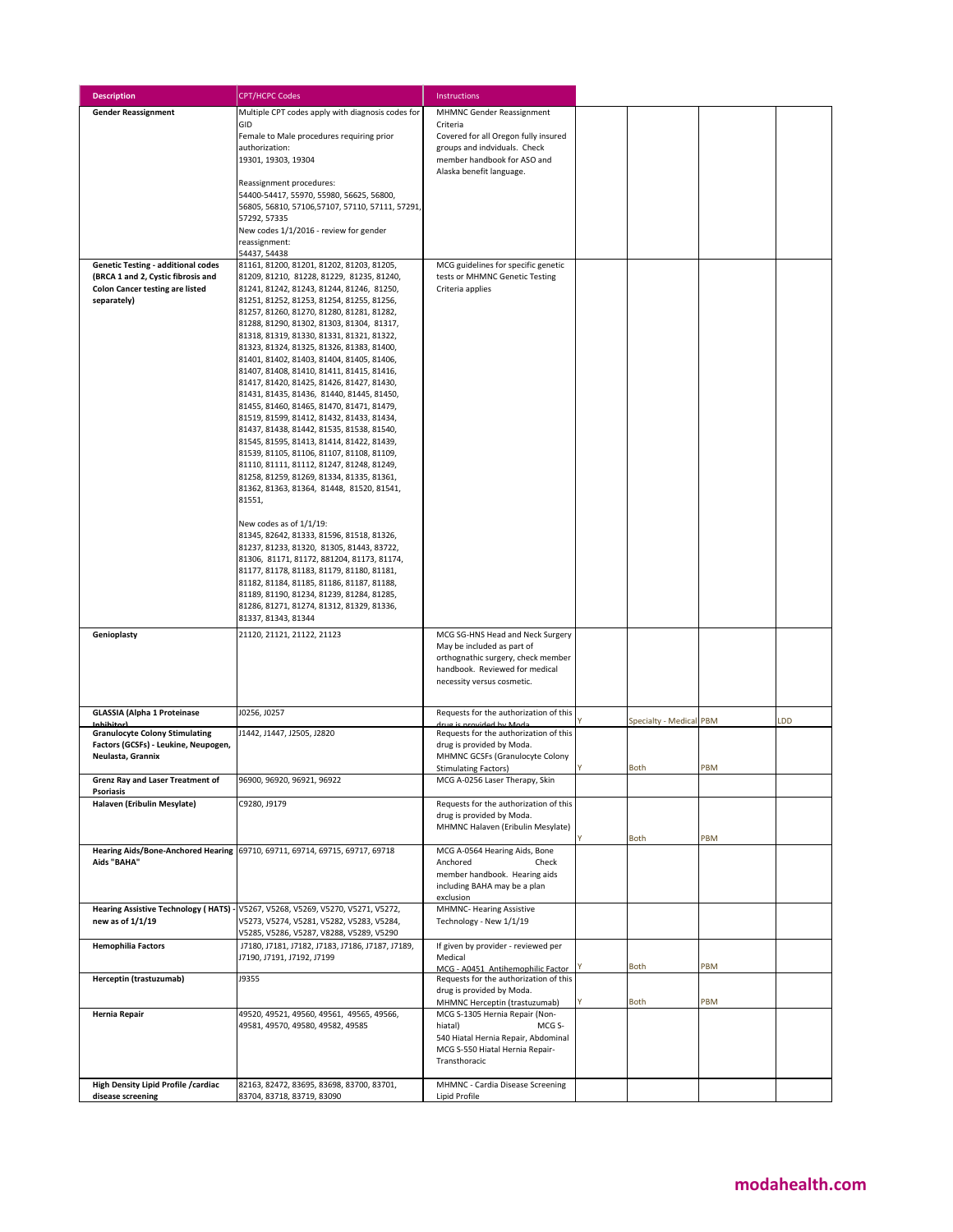| <b>Description</b>                                               | <b>CPT/HCPC Codes</b>                            | Instructions                                                              |             |     |           |
|------------------------------------------------------------------|--------------------------------------------------|---------------------------------------------------------------------------|-------------|-----|-----------|
| <b>Hip Replacement/Revision Surgery</b>                          | eviCore MSK Joint PA list.pdf                    | Requests for hip                                                          |             |     |           |
| obtained through eviCore for                                     |                                                  | replacements/revisions are being                                          |             |     |           |
| members                                                          |                                                  | performed by eviCore at                                                   |             |     |           |
|                                                                  |                                                  | www.eviCore.com                                                           |             |     |           |
|                                                                  |                                                  |                                                                           |             |     |           |
| <b>Home Ventilator</b>                                           | E0450, E0460, E0461, E0463, E0464, E0465, E0467  | MCG A-0343 Oxygen Therapy,                                                |             |     |           |
|                                                                  |                                                  | Continous and Noncontinuous: Home                                         |             |     |           |
| Hospital Beds - Semi-electric, full                              | E0260, E0261, E0265, E0266, E0270, E0294,        | MHMN Hospital Bed and Accessories                                         |             |     |           |
| electric, extra wide beds                                        | E0295, E0296, E0297, E0300, E0301, E0302,        |                                                                           |             |     |           |
|                                                                  | E0303, E0304, E0328, E0329                       |                                                                           |             |     |           |
| <b>Hydroxyprogesterone Caproate</b><br>(Makena)                  | No prior authorization required as of 12/15/2017 | MHMNC Hydroxyprogesterone<br>Caproate criteria - Criteria retired -       |             |     |           |
| No Prior authorization required as of                            |                                                  | prior authorization no longer                                             |             |     |           |
| 12/15/2017                                                       |                                                  | required                                                                  | <b>Both</b> | PBM | LDD       |
| Hypberbaric Oxygen Therapy (HBOT)                                | G0277                                            | MHMNC Hyperbaric Oxygen Therapy                                           |             |     |           |
| Ilaris (canakinumab)                                             | J0638                                            | Contact Moda Health for                                                   |             |     |           |
|                                                                  |                                                  | authorization.                                                            |             |     |           |
|                                                                  |                                                  | MHMNC Ilaris® (canakinumab)                                               | Both        | PBM | <b>DD</b> |
| Ilumya (tildrakizumab-asmn)                                      | J3245 - new code as of 1/1/19                    | Contact Moda Health for<br>authorization.                                 |             |     |           |
| <b>IMYLYGIC (Talimogene</b>                                      | New code as of 1/1/17:                           | Contact Moda Health for                                                   | <b>Both</b> | PBM |           |
| laherparepvec)                                                   | J9325                                            | authorization.                                                            |             |     |           |
|                                                                  |                                                  | MHMNC Imylygic (Talimoene                                                 |             |     |           |
|                                                                  |                                                  | laherparepvec)                                                            | Both        |     |           |
| Imfinzi (durvalumab) new as of<br>7/1/2017                       | J9173 - new code as of 1/1/19                    | Requests for the authorization of this<br>drug is provided by Moda.       | <b>Both</b> | PBM | LDD       |
| Inflectra (rituximab-dyyb, biosimilar)                           | Q5103                                            | As of 4/1/2018, Requests for the                                          |             |     |           |
|                                                                  | Q5109 - new code as of 1/1/19                    | authorization of this drug is provided                                    | <b>Both</b> | PBM |           |
| <b>INR Monitor, Home Use</b>                                     | G0249                                            | MCG A-0650 Prothrombin Time (INR)<br>Home Monitoring Device               |             |     |           |
| <b>Interspinous Decompression System</b>                         | 0171T, 0172T                                     | As of 10/1/16, this will is no longer                                     |             |     |           |
| (X-STOP)                                                         |                                                  | covered and considered                                                    |             |     |           |
|                                                                  |                                                  | investigational.                                                          |             |     |           |
|                                                                  |                                                  | MHMNC Interspinous Decompression<br>Systems                               |             |     |           |
| <b>Intraoperative Neurophysiologic</b>                           | 95940, 95941, G0453                              | Prior authorization is not required,                                      |             |     |           |
| Monitoring                                                       |                                                  | however, medical necessity will be                                        |             |     |           |
|                                                                  |                                                  | reviewed in claims. MHMNC                                                 |             |     |           |
|                                                                  |                                                  | Intraoperative Neurophysiologic<br>Monitoring                             |             |     |           |
| Intravenous Immune Globulin                                      | C9270, J1557, J1562, J1599, 90281, 90283, 90284  | Contact Moda Health for                                                   |             |     |           |
|                                                                  | J1459, J1556, J1559, J1561, J1566, J1568, J1569, | authorization.                                                            |             |     |           |
| New drug included as of 1/1/2017<br><b>IXEMPRA</b> (Ixabepilone) | J1572, J1575<br>J9207                            | MHMNC Intravenous Immune<br>Requests for the authorization of this        | <b>Both</b> | PBM |           |
|                                                                  |                                                  | drug is provided by Moda.                                                 |             |     |           |
|                                                                  |                                                  | MHMNC IXEMPRA (Ixabepilone) -                                             |             |     |           |
| Kadcyla                                                          | J9354                                            | New effective 7/1/16<br>Requests for the authorization of this            |             |     |           |
|                                                                  |                                                  | drug is provided by Moda.                                                 |             |     |           |
|                                                                  |                                                  | MHMNC Kadcyla                                                             |             |     |           |
| Kalbitor (ecallantide)                                           | J1290                                            | As of 1/1/16, Requests for the                                            | <b>Both</b> | PBM | <b>DD</b> |
|                                                                  |                                                  | authorization of this drug is provided                                    |             |     |           |
|                                                                  |                                                  |                                                                           | <b>Both</b> | PBM | <b>DD</b> |
| Kanuma (sebelipase alfa)                                         | J3590/C9478                                      | As of 10/1/16, Requests for the<br>authorization of this drug is provided |             |     |           |
|                                                                  | New code as of 1/1/17:                           | by Moda.                                                                  |             |     |           |
|                                                                  | J2840                                            | MHMNC Kanuma (sebelipase alfa) -                                          |             |     |           |
| Keytruda (Pembrolizumab)                                         | J9271                                            | New effective 10/1/2016<br>As of 1/1/16, Requests for the                 | <b>Both</b> | PBM | LDD       |
|                                                                  | C9027 (facility)                                 | authorization of this drug is provided                                    |             |     |           |
|                                                                  |                                                  | by Moda.                                                                  |             |     |           |
|                                                                  |                                                  | MHMNC Keytruda (Pembrolizumab)                                            | Both        | PBM |           |
| <b>Knee Arthroscopy</b>                                          | 29868, 29870, 29871, 29873, 29875, 29876,        | Prior authorization via eviCore                                           |             |     |           |
|                                                                  | 29877, 29879, 29880, 29881, 29882. 29883.        |                                                                           |             |     |           |
|                                                                  | 29884, 29885, 29886. 29887, 29888. 29889         |                                                                           |             |     |           |
| <b>Knee Cartilage Transplant</b>                                 | 27412, 27415, 29866, 29867, 29868, J7330         | MHMNC Knee Cartilage Transplant                                           |             |     |           |
|                                                                  |                                                  | Criteria                                                                  |             |     |           |
| Knee Replacement/Revision Surgery                                | 27440, 27441, 27442, 27443, 27445, 27446,        | MCG S-700 Knee Arthroplasty, Total                                        |             |     |           |
|                                                                  | 27447, 27486, 27487                              | Medical necessity review required for<br>all fully insured groups and     |             |     |           |
|                                                                  |                                                  | individuals. Some ASO groups do not                                       |             |     |           |
|                                                                  |                                                  | require prior authorization. Check the                                    |             |     |           |
|                                                                  |                                                  | member handbook.                                                          |             |     |           |
| Knee surgeries including knee<br>replacements and arthroscopies  | eviCore Joint Surgery prior auth list            | Requests for knee replacement and<br>arthroscopies are being performed by |             |     |           |
|                                                                  |                                                  | eviCore                                                                   |             |     |           |
|                                                                  |                                                  | Guidelines available at:                                                  |             |     |           |
|                                                                  |                                                  | www.evicore.com                                                           |             |     |           |
|                                                                  |                                                  |                                                                           |             |     |           |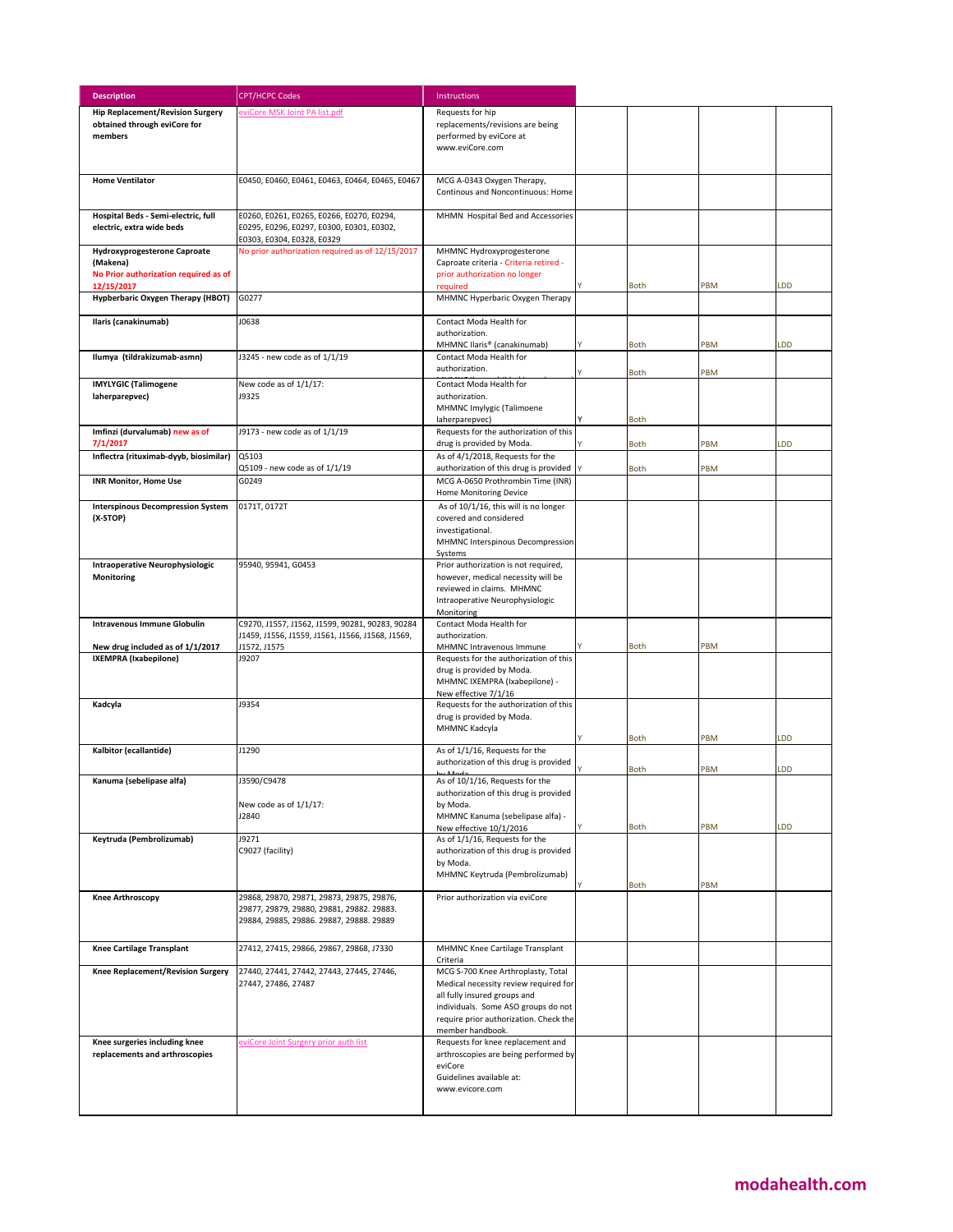| <b>Description</b>                                                               | <b>CPT/HCPC Codes</b>                            | Instructions                                                        |                  |         |     |
|----------------------------------------------------------------------------------|--------------------------------------------------|---------------------------------------------------------------------|------------------|---------|-----|
| Krystexxa                                                                        | J2507                                            | As of 4/1/2017, Requests for the                                    |                  |         |     |
|                                                                                  |                                                  | authorization of this drug is provided                              |                  |         |     |
|                                                                                  |                                                  | by Moda. MHMNC Krystexxa                                            | Both             | PBM     |     |
| Kymriah (tisagenlecleucel) -                                                     | New code effective 1/1/19:                       | Requests for the authorization of this                              |                  |         |     |
| <b>Effective 11/1/2017</b>                                                       | Q2042                                            | drug is provided by Moda. If given                                  |                  |         |     |
|                                                                                  |                                                  | inpatient, authorization must be                                    | Medical only/ MD |         |     |
|                                                                                  |                                                  | obtained prior to inpatient admission                               | obtained         | MD only | LDD |
| Kyphoplasty/Vertebroplasty                                                       | 22510, 22511, 22512, 22513, 22514, 22515         | MHMNC Kyphoplasty/Vertebroplasty                                    |                  |         |     |
|                                                                                  |                                                  |                                                                     |                  |         |     |
| <b>Kyprolis</b>                                                                  | J9047                                            | Requests for the authorization of this<br>drug is provided by Moda. |                  |         |     |
|                                                                                  |                                                  | MHMNC Kadcyla                                                       | Both             | PBM     | LDD |
| Lartruvo (olaratumab)                                                            | New code as of 1/1/2018: J9285                   | As of 4/1/2017, Requests for the                                    |                  |         |     |
|                                                                                  | <b>19999</b>                                     | authorization of this drug is provided                              |                  |         |     |
|                                                                                  | C9485 - Facility only code                       | by Moda. MHMNC Lartuvo                                              |                  |         |     |
| Laser Treatment - Derm/skin lesions                                              | 17106, 17107, 17108, 17110, 17111                | Reviewed for medical necessity vs                                   | <b>Both</b>      | PBM     | LDD |
|                                                                                  |                                                  | cosmetic                                                            |                  |         |     |
|                                                                                  | As of 1/1/2018 - no prior authorization required | May be used with gender                                             |                  |         |     |
|                                                                                  | for:                                             | reassignment procedures                                             |                  |         |     |
|                                                                                  | 17000, 17003, 17004                              | MHMNC Treatment/Removal Benign<br>Skin Lesions                      |                  |         |     |
|                                                                                  |                                                  |                                                                     |                  |         |     |
| Lemtrada (alemtuzumab)                                                           | New codes effective 1/1/16                       | Requests for the authorization of this                              |                  |         |     |
|                                                                                  | J0202                                            | drug is provided by Moda. Other                                     |                  |         |     |
|                                                                                  |                                                  | groups contact Moda Health for<br>authorization.                    |                  |         |     |
| Left Ventricular Assist Device (LVAD)                                            | 33979, 33980, 33981, 33982, 33983, 33990, 33991  | MCG - SG-CVS Cardiovascular Surgery                                 | <b>Both</b>      | PBM     | LDD |
| and Total Artificial Heart                                                       |                                                  | or Procedure                                                        |                  |         |     |
| Implantation                                                                     | New codes as of 1/1/18:                          |                                                                     |                  |         |     |
|                                                                                  | 33927, 33928, 33929                              |                                                                     |                  |         |     |
| <b>Lift Chairs</b>                                                               | E0627                                            | MCG A-0350 Lift Chairs                                              |                  |         |     |
| Lipectomy                                                                        | 15832, 15833, 15834, 15835, 15836, 15837,        | Reviewed for medical necessity                                      |                  |         |     |
|                                                                                  | 15838, 15839, 15876, 15878, 15879                | versus cosmetic                                                     |                  |         |     |
| Low Air Loss Products (i.e. air                                                  | E0181, E0182, E0184, E0185, E0186, E0187,        | MCG A-0348 Mattress and Mattress                                    |                  |         |     |
| mattresses)                                                                      | E0193, E0194, E0196, E0197, E0198, E0199,        | Overlay, Active (Dynamic)                                           |                  |         |     |
| Low Dose CT scan for Lung Cancer<br>Screening                                    | 71250, G0297                                     | Groups who do not utilize eviore<br>services refer to - MHMNC Lung  |                  |         |     |
|                                                                                  |                                                  | <b>Cancer Screening</b>                                             |                  |         |     |
| Lumizyme (Alglucosidase alfa)                                                    | J0221                                            | Requests for the authorization of this                              |                  |         |     |
|                                                                                  |                                                  | drug is provided by Moda.                                           |                  |         |     |
|                                                                                  |                                                  | MCG A-0458 Alglucosidase alfa<br>MHMNC Lumizyme                     | Both             | PBM     | LDD |
| <b>Lung Volume Reduction</b>                                                     | 32480, 32482, 32484, 32486, 32488, 32491         | MCG SG-TS Thoracic Surgery                                          |                  |         |     |
| Surgery/Pneumonectomy/Lung                                                       |                                                  |                                                                     |                  |         |     |
| removal<br>Luxturna (voretigene neparvovec-rzyl) J3590                           |                                                  | Beginning 1/18/19 authorization is                                  |                  |         |     |
|                                                                                  |                                                  | completed by Moda Health                                            |                  |         |     |
|                                                                                  | New code as of 7/1/18 - facility only            | MHMNC Luxturna (voretigene                                          |                  |         |     |
|                                                                                  | C9032                                            | neparvovec-rzyl)                                                    |                  |         |     |
|                                                                                  | New code as of 1/1/19 J3398                      |                                                                     | <b>Both</b>      | PBM     | LDD |
| Lymphedema Pump                                                                  | E0650, E0651, E0652, E0655, E0660, E0665,        | MCG A-0340 Intermittent Pneumatic                                   |                  |         |     |
|                                                                                  | E0666, E0667, E0668, E0669, E0670, E0671,        | Compression with Extremity Pump                                     |                  |         |     |
|                                                                                  | E0672, E0673, E0675, E0676<br>J2503              | Requests for the authorization of this                              |                  |         |     |
| Macugen                                                                          |                                                  | drug is provided by Moda.                                           |                  |         |     |
|                                                                                  |                                                  | <b>MHMNC Macugen</b>                                                |                  |         |     |
|                                                                                  |                                                  |                                                                     | Both             | PBM     | LDD |
| Marqibo (Vincristine liposomal)                                                  | J9371                                            | As of 1/1/16, Requests for the                                      |                  |         |     |
|                                                                                  |                                                  | authorization of this drug is provided<br>by Moda.                  |                  |         |     |
|                                                                                  |                                                  | MHMNC Marqibo (vincristine                                          | Medical          |         |     |
| Mastectomy                                                                       | 19301, 19302, 19303, 19304, 19307, 19305, 19306  | MCG S-862 Mastectomy, complete                                      |                  |         |     |
|                                                                                  |                                                  | with insertion of breast prosthesis                                 |                  |         |     |
|                                                                                  |                                                  | S-860 Mastectomy complete,                                          |                  |         |     |
|                                                                                  |                                                  | S-864 Mastectomy, complete with<br>tissue flap,                     |                  |         |     |
|                                                                                  |                                                  | S-858 Mastectomy, Partial                                           |                  |         |     |
| Mepsevii (vestronidase alfa-vjbk)                                                | J3397- new code as of 1/1/19                     | As of 2/1/18, Requests for the                                      |                  |         |     |
|                                                                                  |                                                  | authorization of this drug is provided                              |                  |         |     |
|                                                                                  |                                                  | by Moda. MHMNC Mepsevii<br>(vestronidase alfa-vjbk)                 | Both             | PBM     | LDD |
| <b>Monitored Anesthesia for Routine</b>                                          | 00740, 00810                                     | Medical necessity review is required                                |                  |         |     |
| <b>Endoscopic Procedures</b>                                                     |                                                  | and can be completed pre-service or                                 |                  |         |     |
|                                                                                  | New Codes as of 1/1/18:                          | upon claim submission. MHMNC                                        |                  |         |     |
|                                                                                  | 00731, 00811, 00812, 00813                       | Anesthesia for Routine Endoscopic<br>Procedures                     |                  |         |     |
| <b>Multiple Sleep Latency Test</b>                                               | 95805                                            | MHMNC Obstructive Sleep Apnea                                       |                  |         |     |
|                                                                                  |                                                  | Non-surgical Treatment                                              |                  |         |     |
| <b>Muscle Stimulator/Electrical</b>                                              | 64565, 64580, E0744, E0745                       | <b>MHMNC Electrical Stimulation</b>                                 |                  |         |     |
| <b>Stimulation Devices including</b><br><b>Functional Electrical Stimulators</b> |                                                  | Devices                                                             |                  |         |     |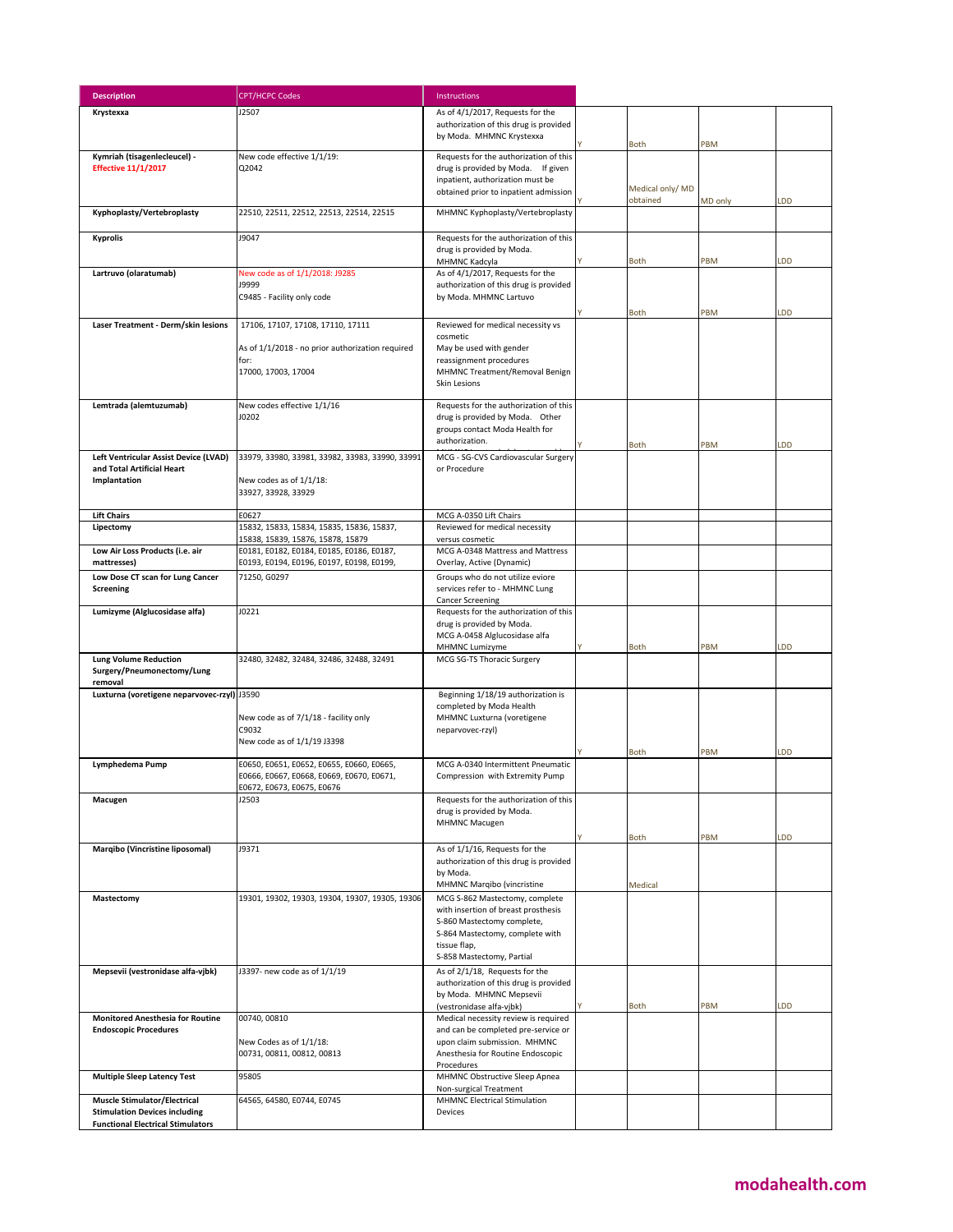| <b>Description</b>                     | <b>CPT/HCPC Codes</b>                                                                                | Instructions                                                                      |             |                          |           |
|----------------------------------------|------------------------------------------------------------------------------------------------------|-----------------------------------------------------------------------------------|-------------|--------------------------|-----------|
| Mylotarg (gemtuzumab ozogamicin)       | <b>J9999</b>                                                                                         | Requests for the authorization of this                                            |             |                          |           |
| <b>Effective 11/1/2017</b>             |                                                                                                      | drug is provided by Moda.<br>MHMNC Mylotarg effective 11/1/17                     | <b>Both</b> | PBM                      | LDD       |
| Naglazyme                              | J1458                                                                                                | Requests for the authorization of this                                            |             |                          |           |
|                                        |                                                                                                      | drug is provided by Moda.<br>MHMNC Naglazyme                                      | <b>Both</b> | PBM                      | <b>DD</b> |
| <b>Negative Pressure Wound Therapy</b> | A6000, A6550, E0231, E0232, E2402, 97605,<br>97606, 97607, 97608                                     | MHMNC Negative Pressure Wound<br>Therapy                                          |             |                          |           |
| Non-invasive prenatal testing          | 81420, 81507, 0009M (added as of 7/1/17)                                                             | MCG A-0724 Noninvasive Prenatal<br>Testing - Cell-Free Fetal DNA                  |             |                          |           |
| <b>NPLATE</b> (Romiplastin)            | J2796                                                                                                | Requests for the authorization of this                                            |             |                          |           |
|                                        |                                                                                                      | drug is provided by Moda.<br>MHMNC NPLATE (Romiplastin) - New<br>effective 7/1/16 | <b>Both</b> | Usually done at md I LDD |           |
| Nucala (mepolizumab)                   | J3590                                                                                                | Requests for the authorization of this                                            |             |                          |           |
|                                        |                                                                                                      | drug is provided by Moda. MHMNC                                                   |             |                          |           |
|                                        | New code as of 1/1/17:<br>J2182                                                                      | Nucala (mepolizumab) - New<br>effective 10/1/2016                                 | <b>Both</b> | PBM                      | LDD       |
| Ocrevus (ocrelizumab)                  | J2350                                                                                                | Requests for the authorization of this                                            |             |                          |           |
|                                        |                                                                                                      | drug is provided by Moda. MHMNC<br>Ocrevus (ocrelizumab) - New                    |             | PBM                      | LDD       |
| Onivyde (Irinotecan liposome           | J9999                                                                                                | effective 4/1/2017<br>Requests for the authorization of this                      | <b>Both</b> |                          |           |
| injection)                             |                                                                                                      | drug is provided by Moda.                                                         |             |                          |           |
|                                        | New code as of 1/1/17:<br>J9205                                                                      | MHMNC Onivyde (Irinotecan                                                         |             |                          |           |
|                                        |                                                                                                      | liposome injection) - New effective<br>10/1/2016                                  | <b>Both</b> | PBM                      | LDD       |
| Onpattro (patisiran lipid complex) IV  | C9036 - new effective 11/2018                                                                        | New as of 11/2018 - Requests for the                                              |             |                          |           |
|                                        |                                                                                                      | authorization of this drug is provided<br>by Moda. MHMNC Onpattro                 |             |                          |           |
|                                        |                                                                                                      |                                                                                   | Both        | PBM                      | LDD       |
| Opdivo (Nivolumab)                     | J9299, C9453- facility only                                                                          | As of 1/1/16, Requests for the                                                    |             |                          |           |
|                                        |                                                                                                      | authorization of this drug is provided<br>by Moda. MHMNC Opdivo                   |             |                          |           |
|                                        |                                                                                                      | (Nivolumab)                                                                       | Both        | PBM                      |           |
| Orencia (Abatacept)                    | J0129                                                                                                | Requests for the authorization of this                                            |             |                          |           |
|                                        |                                                                                                      | drug is provided by Moda.<br>MHMNC Orencia (abatacept)                            | <b>Both</b> | PBM                      |           |
| <b>Orthognathic Services</b>           | 21141, 21142, 21143, 21145, 21146, 21147,                                                            | Check member handbook as may be                                                   |             |                          |           |
|                                        | 21150, 21151, 21154, 21155, 21159, 21160,<br>21188, 21193, 21194, 21195, 21196, 21198,               | a benefit exclusion.<br>MCG A-0247 Mandibular Osteotomy                           |             |                          |           |
|                                        | 21199, 21206, 21244, 21245, 21246, 21247,                                                            | MCG A-0248 Maxillomandibular                                                      |             |                          |           |
|                                        | 21248, 21249, D7940, D7941, D7943, D7944,                                                            | Osteotomy and Advancement                                                         |             |                          |           |
| Orthosis, Spinal                       | D7945, D7946, D7947, D7948, D7949, D7950,                                                            | MHMNC Durable Medical Equipment                                                   |             |                          |           |
|                                        | L0450, L0452, L0454, L0456, L0458, L0460, L0462,                                                     | (DME) General Policy                                                              |             |                          |           |
|                                        | L0464, L0466, L0468, L0470, L0472, L0480, L0482,                                                     |                                                                                   |             |                          |           |
|                                        | L0484, L0486, L0488, L0490, L0491, L0492, L0621,                                                     |                                                                                   |             |                          |           |
|                                        | L0623, L0625, L0626, L0627, L0628, , L0629,<br>L0630, L0631, L0632, L0633, L0634, L0635, L0636,      |                                                                                   |             |                          |           |
|                                        | L0637, L0638, L0639, L0640, L0710, L1000, L1001,                                                     |                                                                                   |             |                          |           |
|                                        | L1005, L1010, L1020, L1025, L1030, L1040, L1050,                                                     |                                                                                   |             |                          |           |
|                                        | L1060, L1070, L1080, L1085, L1090, L1100, L1110,<br>L1120, L0970, L0972, L0974, L0976, L1200, L1210, |                                                                                   |             |                          |           |
|                                        | L1220, L1230, L1240, L1250, L1260, L1270, L1280,                                                     |                                                                                   |             |                          |           |
|                                        | L1290, L0999, L1499, L4000                                                                           |                                                                                   |             |                          |           |
|                                        |                                                                                                      |                                                                                   |             |                          |           |
| Orthosis, Shoulder, wrist, hand        | L3650, L3660, L3670, L3671, L3675, L3677, L3960,                                                     | MHMNC Durable Medical Equipment<br>(DME) General Policy                           |             |                          |           |
|                                        | L3961, L3962, L3966, L3967, L3971, L3973, L3975,                                                     |                                                                                   |             |                          |           |
|                                        | L3976, L3977, L3978, L3806, L3807, L3808, L3900,                                                     |                                                                                   |             |                          |           |
|                                        | L3901, L3904, L3905, L3906, L3908, L3912, L3913,<br>L3915, L3917, L3919, L3919, L3921, L3923, L3925, |                                                                                   |             |                          |           |
|                                        | L3927, L3929, L3931, L3933, L3935                                                                    |                                                                                   |             |                          |           |
|                                        |                                                                                                      |                                                                                   |             |                          |           |
| <b>Orthotics</b>                       | L0622, L0624, L1300, L1310, L1600, L1610, L1620,<br>L1630, L1640, L1650, L1652, L1660, L1680, L1685, | MHNMC Ankle/Foot or Knee<br>Orthotics                                             |             |                          |           |
|                                        | L1686, L1690, L1700, L1710, L1720, L1730, L1755,                                                     |                                                                                   |             |                          |           |
|                                        | L1820, L1830, L1831, L1832, L1834, L1836, L1840,                                                     |                                                                                   |             |                          |           |
|                                        | L1843, L1844, L1845, L1846, L1850, L1860 L1900,<br>L1902, L1904, L1906, L1907, L1910, L1920, L1930,  |                                                                                   |             |                          |           |
|                                        | L1932, L1940, L1945, L1950, L1951, L1960, L1970,                                                     |                                                                                   |             |                          |           |
|                                        | L1971, L1980, L1990, L2000, L2005, L2010, L2020,                                                     |                                                                                   |             |                          |           |
|                                        | L2030, L2034, L2035, L2036, L2037, L2038, L2040,<br>L2050, L2060, L2070, L2080, L2090, L2106, L2108, |                                                                                   |             |                          |           |
|                                        | L2112, L2114, L2116, L2126, L2128, L2132, L2134,                                                     |                                                                                   |             |                          |           |
|                                        | L2136, L2180, L2182, L2184, L2186, L2188, L2190,                                                     |                                                                                   |             |                          |           |
|                                        | L2192, L2200, L2210, L2220, L2230, L2240, L2250,<br>L2260, L2265, L2270, L2275, L2280, L2300, L2310, |                                                                                   |             |                          |           |
|                                        | L2320, L2330, L2335, L2340, L2350, L2360, L2370,                                                     |                                                                                   |             |                          |           |
|                                        | L2375, L2380, L2385, L2387, L2390, L2395, L2397,<br>L2405, L2415, L2425, L2430, L2492, L2500, L2510, |                                                                                   |             |                          |           |
|                                        | L2520, L2525, L2526, L2530, L2540, L2550, L2570,                                                     |                                                                                   |             |                          |           |
|                                        | L2580, L2600, L2610, L2620, L2622, L2624, L2627,                                                     |                                                                                   |             |                          |           |
|                                        | L2628, L2630, L2640, L2650, L2750, L2755, L2760,<br>12768 12780 12785 12795 12800 12810 12820        |                                                                                   |             |                          |           |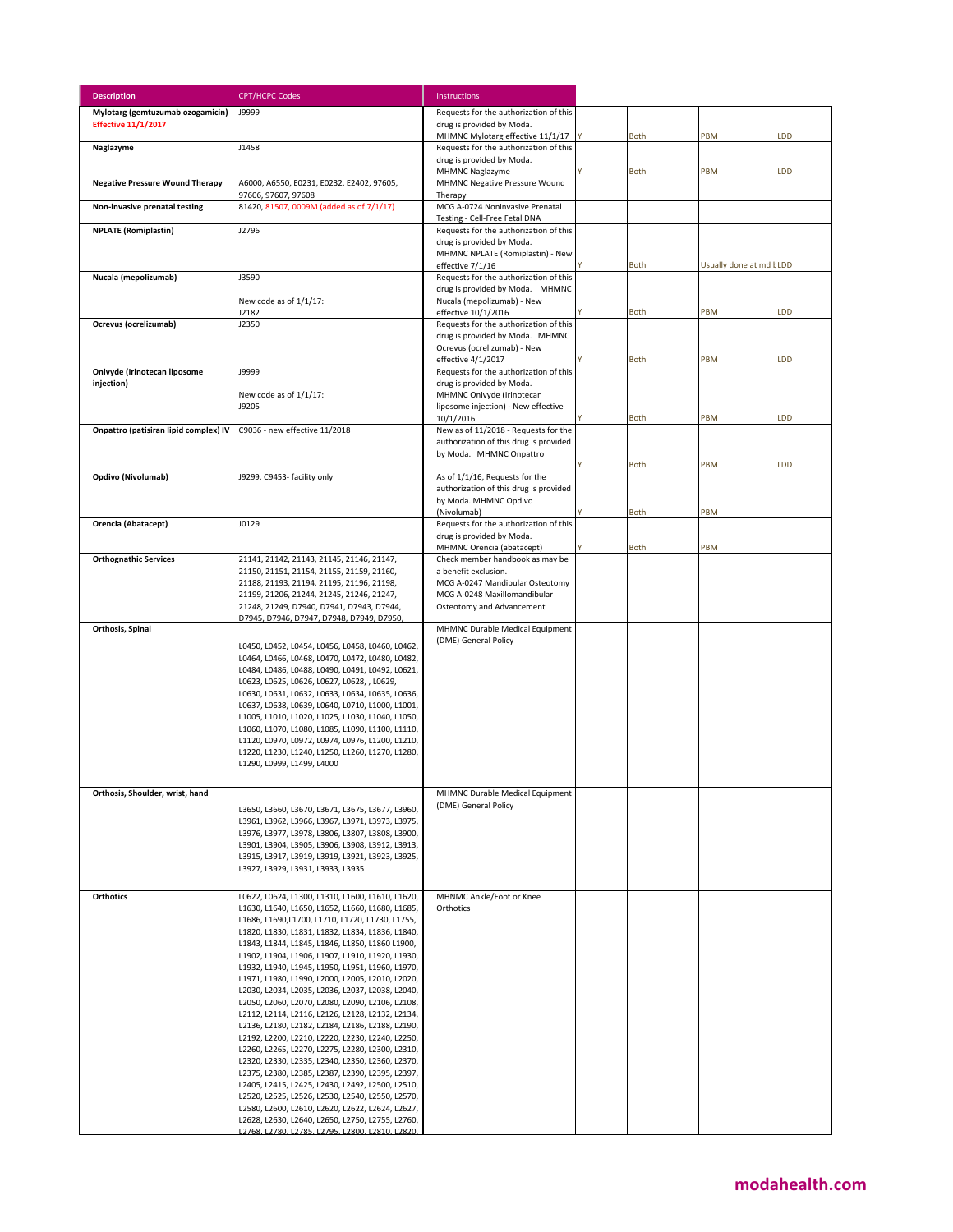| <b>Description</b>                                                          | <b>CPT/HCPC Codes</b>                                                                                                                                                                                                                                                                                                                                                                                                                                                                                                               | Instructions                                                                                                                                    |                              |                     |     |
|-----------------------------------------------------------------------------|-------------------------------------------------------------------------------------------------------------------------------------------------------------------------------------------------------------------------------------------------------------------------------------------------------------------------------------------------------------------------------------------------------------------------------------------------------------------------------------------------------------------------------------|-------------------------------------------------------------------------------------------------------------------------------------------------|------------------------------|---------------------|-----|
| Orthotics (section 2)                                                       | L3702, L3710, L3720, L3730, L3740, L3760, L3762,<br>L3763, L3764, L3765, L3766,L3956, L3980, L3982,<br>L3984, L3995, L3999 L4002, L4010, L4020, L4030,<br>L4040, L4045, L4050, L4055, L4060, L4070, L4080,<br>L4090, L4100, L4110, L4130, L4205, L4210, L4350,<br>L4360, L4361, L4370, L4370, L4380, L4386, L4392,<br>L4396                                                                                                                                                                                                         | MHMNC Ankle/Foot or Knee<br>Orthotics                                                                                                           |                              |                     |     |
| Oxygen - portable                                                           | E1390, E0477                                                                                                                                                                                                                                                                                                                                                                                                                                                                                                                        | MCG A-0343 Oxygen Therapy,<br>Continous and Noncontinuous: Home                                                                                 |                              |                     |     |
| Pain Pump Insertion - Epidural /<br>Intrathecal                             | 62350, 62351, 62360, 62361, 62362                                                                                                                                                                                                                                                                                                                                                                                                                                                                                                   | MCG A-0420 Intrathecal Pump<br>Implantation                                                                                                     |                              |                     |     |
| Panniculectomy                                                              | 15830                                                                                                                                                                                                                                                                                                                                                                                                                                                                                                                               | <b>MHMNC</b><br>Abdominoplasty/Panniculectomy                                                                                                   |                              |                     |     |
| <b>Pediatric Wheelchairs</b>                                                | E1011, E1014, E1229, E1231, E1232, E1233,<br>E1234, E1235, E1236, E1237, E1238, E2291,<br>E2292, E2293, E2294, K0890, K0891                                                                                                                                                                                                                                                                                                                                                                                                         | MHMNC Wheelchairs Manual,<br><b>Wheelchairs Power</b>                                                                                           |                              |                     |     |
| Pegloticase                                                                 | J2507                                                                                                                                                                                                                                                                                                                                                                                                                                                                                                                               | MCG A-0674 Pegloticase                                                                                                                          | <b>Both</b>                  | PBM                 |     |
| Perjeta                                                                     | J9306                                                                                                                                                                                                                                                                                                                                                                                                                                                                                                                               | Requests for the authorization of this<br>drug is provided by Moda.<br><b>MHMNC Perjeta</b>                                                     | <b>Both</b>                  | PBM                 | LDD |
| <b>PET Scans</b>                                                            | eviCore Advanced Imaging code list                                                                                                                                                                                                                                                                                                                                                                                                                                                                                                  | Requests for PET scans are being<br>performed by eviCore<br>Guidelines available at:<br>www.evicore.com                                         |                              |                     |     |
| Peyronie's disease surgery/injections                                       | 54200, 54205, 54300, 54360                                                                                                                                                                                                                                                                                                                                                                                                                                                                                                          | MCG SG-US                                                                                                                                       |                              |                     |     |
| Portrazza (Necitumumab)                                                     | J9999<br>New code as of 1/1/17:<br>J9295                                                                                                                                                                                                                                                                                                                                                                                                                                                                                            | As of 10/1/16, Requests for the<br>authorization of this drug is provided<br>by Moda.<br>MHMNC Portrazza (Necitumumab) -<br>effective 10/1/2016 | <b>Both</b>                  | PBM                 | LDD |
| <b>Port Wine Stain Treatment</b>                                            | 17106, 17107, 17108                                                                                                                                                                                                                                                                                                                                                                                                                                                                                                                 | MCG SG-MS Musculoskeletal Surgery                                                                                                               |                              |                     |     |
| Poteligeo (mogamulizumab-kpkc)                                              | C9038 - new effective 11/2018                                                                                                                                                                                                                                                                                                                                                                                                                                                                                                       | New as of 11/2018 Requests for the<br>authorization of this drug is provided<br>by Moda.<br><b>MHMNC Poteligeo</b>                              |                              |                     |     |
| Power Operated Vehicle (POV),                                               | K0800, K0801, K0802                                                                                                                                                                                                                                                                                                                                                                                                                                                                                                                 | <b>MHMNC Wheelchairs Power</b>                                                                                                                  | Both                         | MD can order or PBM |     |
| <b>Scooters</b><br><b>Power and Manual Wheelchair</b><br><b>Accessories</b> | E2626, E2627, E2628, E2629, E2630, E2631,<br>E2632, E2633, E1002, E1003, E1004, E1005,<br>E1006, E1007, E1008, E1010, E2310, E2311,<br>E2313, E2321, E2322, E2325, E2326, E2327,<br>E2328, E2329, E2330, E2374, E2375, E2376,<br>E2377, E1016, E1018, E2351, E2368, E2369,<br>E2370, E0985, E1015, E1017, E1030, E1225,<br>E1226, E2231, E2619, E1399, K0108, E0950,<br>E2603, E2604, E2605, E2606, E2607, E2608,<br>E2609, K0037, K0734, K0735, K0736, K0737,<br>E2611, E2612, E2613, E2614, E2615, E2616,<br>E2617, E2620, E2621, | MHMNC Wheelchairs Accessories<br>and Options                                                                                                    |                              |                     |     |
| <b>Power Wheelchair Accessories</b>                                         | E1002, E1003, E1004, E1005, E1006, E1007,<br>E1008, E1010, E2310, E2311, E2313, E2321,<br>E2322, E2325, E2326, E2327, E2328, E2329,<br>E2330, E2374, E2375, E2376, E2377, E1012,<br>E1016, E1018, E2351, E2368, E2369, E2370,<br>K0108, E1399                                                                                                                                                                                                                                                                                       | <b>MHMNC Wheelchairs Accessories</b><br>and Options                                                                                             |                              |                     |     |
| <b>Power Wheelchair Bases</b>                                               | K0813, K0814, K0815, K0816, K0820, K0821,<br>K0822, K0823, K0824, K0825, K0826, K0827,<br>K0828, K0829, K0835, K0836, K0837, K0838,<br>K0839, K0840, K0842, K0843, K0848, K0849,<br>K0850, K0851, K0852, K0853, K0854, K0855,<br>K0856, K0857, K0858, K0859, K0860, K0861,<br>K0862, K0864                                                                                                                                                                                                                                          | MHMNC Wheelchairs - Power                                                                                                                       |                              |                     |     |
| Proleukin (aldesleukin, IL-2) (effective<br>as of 12/1/2017)                | J9015                                                                                                                                                                                                                                                                                                                                                                                                                                                                                                                               | MHMNC Proleukin (Aldesleukin, IL-2)                                                                                                             |                              |                     |     |
| <b>Prosthetic (including Maxillofacial)</b>                                 | D5911 - D5999, L5000 - L5999, L6000 - L6999,<br>L7000 - L7999, L8000 - L8698 - L8702, L8901,<br>L9000 - L9900, V2623 - V2629, V5095<br>New codes as of 1/1/17:<br>L1851, L1852                                                                                                                                                                                                                                                                                                                                                      | MHMNC Durable Medical Equipment<br>(DME) General Policy                                                                                         |                              |                     |     |
| <b>Proton Beam Therapy</b>                                                  | 77520, 77522, 77523, 77525                                                                                                                                                                                                                                                                                                                                                                                                                                                                                                          | MCG A-0389 Proton Beam Therapy                                                                                                                  |                              |                     |     |
| Provenge (Sipuleucel-T)                                                     | Q2043, C9273                                                                                                                                                                                                                                                                                                                                                                                                                                                                                                                        | Requests for the authorization of this                                                                                                          |                              |                     |     |
|                                                                             |                                                                                                                                                                                                                                                                                                                                                                                                                                                                                                                                     | drug is provided by Moda.<br>MHMNC Provenge (Sipuleucel-T)                                                                                      | Medical only/ MD<br>obtained | MD only             | LDD |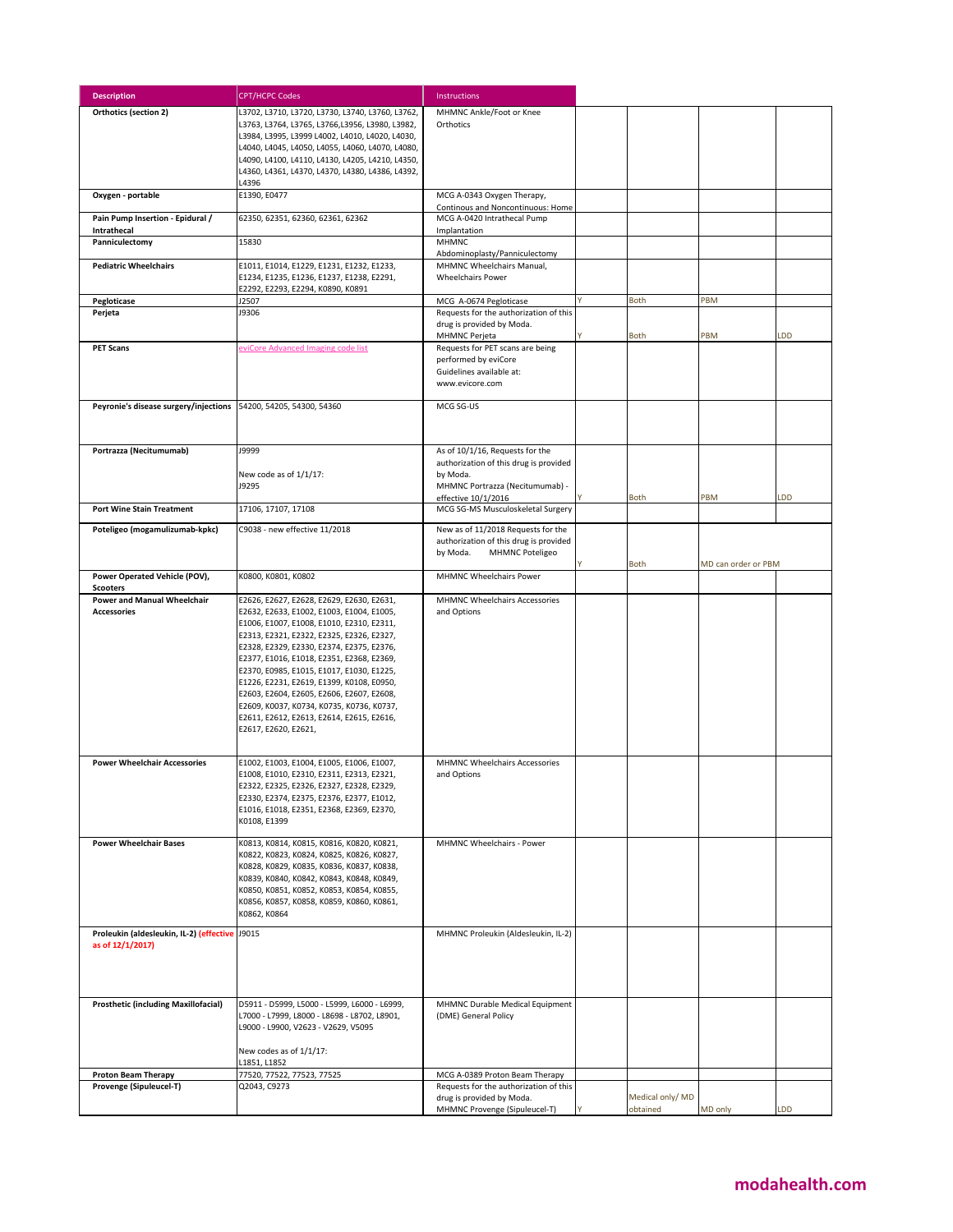| <b>Description</b>                                                        | <b>CPT/HCPC Codes</b>                                                                                | Instructions                                                               |             |     |     |
|---------------------------------------------------------------------------|------------------------------------------------------------------------------------------------------|----------------------------------------------------------------------------|-------------|-----|-----|
| Radicava (edaravone) new as of                                            | Q2040 New code as of 1/1/19 J1301                                                                    | Requests for the authorization of this                                     |             |     |     |
| 7/1/17                                                                    |                                                                                                      | drug is provided by Moda.                                                  |             |     |     |
|                                                                           |                                                                                                      | MHMNC Radicava (edaravone) - New<br>effective 7/1/2017                     | <b>Both</b> | PBM |     |
| Rebetron (Interferon)                                                     | J9214, J9213                                                                                         | MCG A-0309 Interferon and                                                  |             |     |     |
|                                                                           |                                                                                                      | Peginterferon                                                              |             |     |     |
|                                                                           |                                                                                                      | Self-injectable authorized by                                              |             |     |     |
|                                                                           |                                                                                                      | pharmacy                                                                   | <b>Both</b> | PBM |     |
| Reclast /                                                                 | J3489, J2430, J1740                                                                                  | Requests for the authorization of this                                     |             |     |     |
| Zometa/Pamidronate (Zoledronic<br>Acid)                                   |                                                                                                      | drug is provided by Moda. Other                                            |             |     |     |
|                                                                           |                                                                                                      | groups contact Moda Health for                                             |             |     |     |
|                                                                           |                                                                                                      | authorization                                                              |             |     |     |
|                                                                           |                                                                                                      | MCG A-0294 Biphosphonate,                                                  |             |     |     |
|                                                                           |                                                                                                      | Intravenous<br>New as of 7/1/16 - MHMNC                                    |             |     |     |
|                                                                           |                                                                                                      | Zometa/Reclast (zoledronic acid)                                           | Both        | PBM |     |
| <b>Rectal Control System</b>                                              | A4563                                                                                                | Requires review by Medical Director                                        |             |     |     |
| Remicade Infusion (Infliximab)                                            | J1745                                                                                                | Requests for the authorization of this                                     |             |     |     |
|                                                                           | New code as of 7/1/16:                                                                               | drug is provided by Moda.                                                  |             |     |     |
|                                                                           | Q5102 - biosimilar reviewed by Moda Health                                                           | MHMNC Remicade (Infliximab)                                                | <b>Both</b> | PBM |     |
| Renflexis (infliximab-abda) new as of<br>7/1/17                           | New code as of 4/1/2018:<br>Q5104                                                                    | Requests for the authorization of this<br>drug is provided by Moda.        |             |     |     |
|                                                                           |                                                                                                      | MHMNC Renflexis (infliximab-abda) -                                        |             |     |     |
|                                                                           |                                                                                                      | New effective 7/1/2017                                                     | <b>Both</b> | PBM |     |
| Rituxan (Rituximab)                                                       | J9312                                                                                                | Requests for the authorization of this                                     |             |     |     |
|                                                                           |                                                                                                      | drug is provided by Moda.<br>MHMNC Rituxan                                 | <b>Both</b> | PBM |     |
| Rituxan Hycela (Rituximab and                                             | J9311 New code as of 1/1/19                                                                          | As of 1/1/18, Requests for the                                             |             |     |     |
| hyluronidase)                                                             |                                                                                                      | authorization of this drug is provided                                     |             |     |     |
|                                                                           | New Code as of 4/1/2018:                                                                             | by Moda. MHMNC Rituxan Hycela                                              |             |     |     |
|                                                                           | C9467                                                                                                |                                                                            | Both        | PBM |     |
| Ruconest (C-1 esterase Inhibitor)                                         | J0596                                                                                                | Requests for the authorization of this<br>drug is provided by Moda. Other  |             |     |     |
|                                                                           |                                                                                                      | groups contact Moda Health for                                             |             |     |     |
|                                                                           |                                                                                                      | authorization. MHMNC Ruconest (C                                           |             |     |     |
|                                                                           |                                                                                                      | 1 Esterase Inhibitor - recominant) -<br>New effective 7/1/16               | <b>Both</b> | PBM | LDD |
| Sandostatin                                                               | J2353                                                                                                | Requests for the authorization of this                                     |             |     |     |
|                                                                           |                                                                                                      | drug is provided by Moda.                                                  |             |     |     |
|                                                                           |                                                                                                      | MHMNC Sandostatin                                                          | Both        | PBM |     |
| <b>Scar revision (includes Kenalog</b><br>injections)                     | 11900, 11901, 15786, 31830                                                                           | MCG SG-GS General Surgery or<br>Procedure                                  |             |     |     |
| Simponi Aria                                                              | J1602                                                                                                | Requests for the authorization of this                                     |             |     |     |
|                                                                           |                                                                                                      | drug is provided by Moda.                                                  |             |     |     |
|                                                                           |                                                                                                      | MHMNC Simponi Aria                                                         | <b>Both</b> | PBM |     |
| Self- Injectables                                                         | J0170, J0881, J1825, J1830, Q2010, J1438, Q0136,<br>Q9920, Q9940, J0885, J3030, J9212, J1820, J2820, | As of 1/1/16 - self- injectables are<br>authorized by Moda Health Pharmacy |             |     |     |
|                                                                           |                                                                                                      | - contact Pharmacy Customer Service                                        |             |     |     |
|                                                                           |                                                                                                      | @888.361.1610                                                              |             |     |     |
| Shoulder Replacement (Arthroplasty) eviCore Joint Surgery prior auth list |                                                                                                      | eviCore guidelines for shoulder                                            |             |     |     |
| and shoulder surgeries                                                    |                                                                                                      | surgeris are located at:<br>www.eviCore.com                                |             |     |     |
|                                                                           |                                                                                                      |                                                                            |             |     |     |
|                                                                           |                                                                                                      |                                                                            |             |     |     |
| Skin Substitutes - Bioengineered                                          | Q4100, Q4101, Q4102, Q4104, Q4105, Q4106,                                                            | MHMNC Skin Substitutes - Tissue                                            |             |     |     |
| <b>Tissue Grafts</b>                                                      | Q4107, Q4112, Q4116, Q4122, Q4128, Q4130,                                                            | Engineered                                                                 |             |     |     |
|                                                                           | Q4131, Q4132, Q4133, Q4145, Q4186, Q4187,<br>Q4189, Q4190, Q4195, Q4196, Q4197,                      | Please see "Always Not Covered List"                                       |             |     |     |
|                                                                           |                                                                                                      | for additional Skin Substitute codes                                       |             |     |     |
| Sleep Studies - Polysomnogram In lab                                      | 95807, 95808, 95810, 95811, 0203T, 0204T                                                             | Authorization required for all fully                                       |             |     |     |
|                                                                           |                                                                                                      | insured groups and individuals.                                            |             |     |     |
|                                                                           |                                                                                                      | Check member handbook for ASO<br>groups<br><b>MHMNC Obstructive</b>        |             |     |     |
|                                                                           |                                                                                                      | Sleep Apnea Non-surgical Treatment                                         |             |     |     |
|                                                                           |                                                                                                      |                                                                            |             |     |     |
| Soliris (Eculizumab)                                                      | J1300                                                                                                | As of 1/1/16, Requests for the                                             |             |     |     |
|                                                                           |                                                                                                      | authorization of this drug is provided                                     |             |     |     |
|                                                                           |                                                                                                      | by Moda.<br>MHMNC Soliris (eculizumab)                                     |             |     |     |
|                                                                           |                                                                                                      |                                                                            | Both        | PBM | LDD |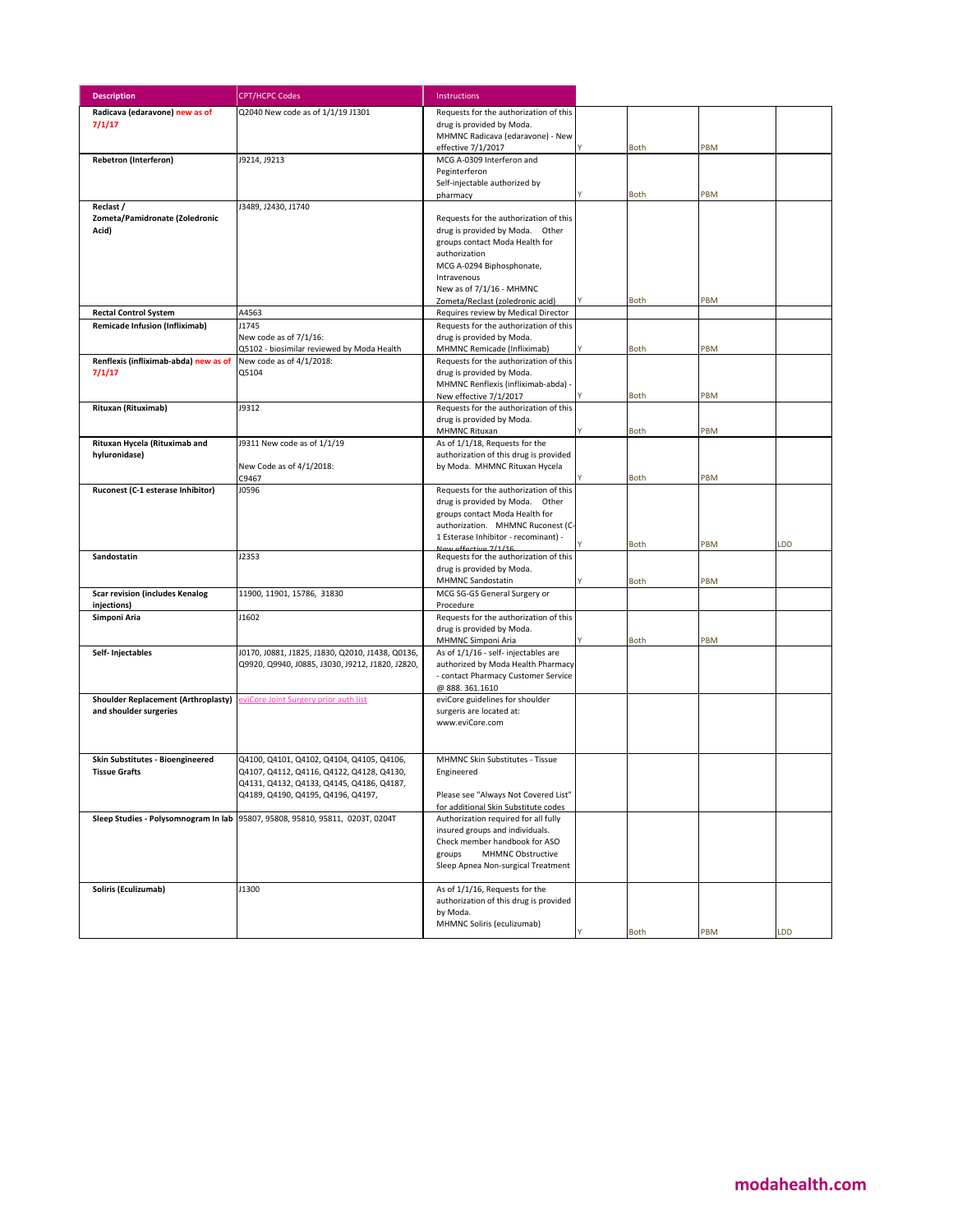| <b>Description</b>                                                                                                                      | <b>CPT/HCPC Codes</b>                                                                                                                                                                                                                                                                                                                                                                                                                                                                                                                                                                                                                                                                                                                                                                                                                   | Instructions                                                                                                                                                          |              |            |     |
|-----------------------------------------------------------------------------------------------------------------------------------------|-----------------------------------------------------------------------------------------------------------------------------------------------------------------------------------------------------------------------------------------------------------------------------------------------------------------------------------------------------------------------------------------------------------------------------------------------------------------------------------------------------------------------------------------------------------------------------------------------------------------------------------------------------------------------------------------------------------------------------------------------------------------------------------------------------------------------------------------|-----------------------------------------------------------------------------------------------------------------------------------------------------------------------|--------------|------------|-----|
| <b>Specialty Drugs</b>                                                                                                                  | J0178, J2503, J2778, J2820, J2469, J9264, J9035,<br>J9055, J9033, J9310, J9355, J1440, J1441,<br>J1442, J2505, J2820, J0881, J0885, J1745, J0129,<br>J2323, Q2043, J9041, J9303, J9305, J3262, J1556,<br>J1572, J1557, J1566, J1568, J1569, J1561,<br>J9179, J1559, J9043, J9354, J9047, J1568, J9306,<br>J1459, J2353, J1602, J3357, J9262, J9228, J9400<br>New Drugs as of 1/1/16 J0490, J0585, J0586,<br>J0587, J0588, J0597, J0598, J1290, J0800, J0897,<br>J1300, J1447, J1599, J0942, J9302, J9371, J3380,<br>J9308, J9271, J9299<br>New Drugs as of 7/1/16 - J9032, J9039, J1786,<br>J1743, J3060, J0180, J1575, J9207, J0202, J2796,<br>J3489, J0596, J2860, J1322, J2357, Q5101<br>New drugs as of 10/1/2016<br>J9999 or J3590 for:<br>Bendeka, Cinqair, Darzalex, Empliciti, Kanuma,<br>Nucala, Onivyde, Portrazza, Tecentriq | Refer to WelldyneRx.                                                                                                                                                  |              |            |     |
| <b>SPECT Scans - Non Cardiac</b>                                                                                                        | 78205, 78206, 78320, 78607, 78647, 78710,<br>78803, 78807                                                                                                                                                                                                                                                                                                                                                                                                                                                                                                                                                                                                                                                                                                                                                                               | Prior authorization via eviCore                                                                                                                                       |              |            |     |
| <b>Spinal Surgery</b>                                                                                                                   | eviCore Spine Surgery Prior auth list                                                                                                                                                                                                                                                                                                                                                                                                                                                                                                                                                                                                                                                                                                                                                                                                   | Authorization for members are<br>obtained through eviCore.<br>Guidelines are available at:<br>www.evicore.com                                                         |              |            |     |
| Spinal Cord Stimulator (implantable<br>neurostimulator electrode,<br>radiofrequency transmitter - external<br>or peripheral nerve stim) | eviCore Interventional Pain prior authorization list                                                                                                                                                                                                                                                                                                                                                                                                                                                                                                                                                                                                                                                                                                                                                                                    | Authorization for members are<br>obtained through eviCore.<br>Guidelines are available at:<br>www.evicore.com                                                         |              |            |     |
| Spinrazza (nusinersen)                                                                                                                  | New code as of 1/1/18: J2326<br>J3490<br>C9489 - Facility code only                                                                                                                                                                                                                                                                                                                                                                                                                                                                                                                                                                                                                                                                                                                                                                     | Contact Moda Health Pharmacy team<br>for authorization.<br>MHMNC Spinrazza (nusinersen)                                                                               | <b>Both</b>  | PBM        | LDD |
| <b>Standers/Standing Frames</b>                                                                                                         | E0637, E0638, E0641, E0642                                                                                                                                                                                                                                                                                                                                                                                                                                                                                                                                                                                                                                                                                                                                                                                                              | www.evicore.com                                                                                                                                                       |              |            |     |
| Stelara                                                                                                                                 | J3357, Q9989<br>New code as of 1/1/18: J3358                                                                                                                                                                                                                                                                                                                                                                                                                                                                                                                                                                                                                                                                                                                                                                                            | Requests for the authorization of this<br>drug is provided by Moda.<br>MHMNC Stelara                                                                                  | <b>Both</b>  | PBM        |     |
| Stereotactic Radiosurgery / Radio-<br>therapy                                                                                           | 20982, 32701, 61796, 61798, 63620, 77371,<br>77372, 77373, 77422, 77423, 77432, 77435,<br>77520, 77522, 77523, 77525, G0173, G0251,<br>G0339, G0340, 0169T                                                                                                                                                                                                                                                                                                                                                                                                                                                                                                                                                                                                                                                                              | MCG A-0423 Stereotactic<br>Radiosurgery<br>MCG A-0718 Radiofrequency<br>Ablation of Tumor                                                                             |              |            |     |
| Sustol                                                                                                                                  | New code as of 1/1/2018: J1627<br>J3490 (Unclassified)<br>C9486 - Facility only code                                                                                                                                                                                                                                                                                                                                                                                                                                                                                                                                                                                                                                                                                                                                                    | Requests for the authorization of this<br>drug is provided by Moda.<br>MHMNC Sustol (granisetron)                                                                     | Both         | PBM        |     |
| Sylvant (Siltuximab) New 1/1/16                                                                                                         | New code effective 1/1/16<br>J2860                                                                                                                                                                                                                                                                                                                                                                                                                                                                                                                                                                                                                                                                                                                                                                                                      | Contact Moda Health for<br>authorization.                                                                                                                             |              |            |     |
| <b>Synagis for RSV</b>                                                                                                                  | 90378                                                                                                                                                                                                                                                                                                                                                                                                                                                                                                                                                                                                                                                                                                                                                                                                                                   | MHMNC Sylvant (Siltuximab)<br>MCG A-0320 Palivizumab                                                                                                                  | <b>Both</b>  | PBM        | LDD |
| Synribo                                                                                                                                 | J9262                                                                                                                                                                                                                                                                                                                                                                                                                                                                                                                                                                                                                                                                                                                                                                                                                                   | Requests for the authorization of this<br>drug is provided by Moda.                                                                                                   | Both         | PBM        | LDD |
| Tecentriq (atezolizumab)                                                                                                                | New code as of 1/1/18: J9022<br><b>19999</b><br>C9483 - Facility only code                                                                                                                                                                                                                                                                                                                                                                                                                                                                                                                                                                                                                                                                                                                                                              | MHMNC Synribo<br>As of 10/1/16, Requests for the<br>authorization of this drug is provided<br>by Moda.<br>MHMNC Tecentriq (atezolizumab) -<br>New effective 10/1/2016 | Both<br>Both | PBM<br>PBM | LDD |
| <b>Tissue Transfer or Rearrangement</b><br>Thoracic Sympathectomy (for                                                                  | 14301, 14302<br>32664                                                                                                                                                                                                                                                                                                                                                                                                                                                                                                                                                                                                                                                                                                                                                                                                                   | MCG<br>MCG S-1072 Sympathectomy by                                                                                                                                    |              |            |     |
| diagnosis of Hyperhidrosis)                                                                                                             |                                                                                                                                                                                                                                                                                                                                                                                                                                                                                                                                                                                                                                                                                                                                                                                                                                         | Thoracoscopy or Laparoscopy                                                                                                                                           |              |            |     |
| <b>TMJ Splints</b>                                                                                                                      | 21085, 21089, 21100, 21110                                                                                                                                                                                                                                                                                                                                                                                                                                                                                                                                                                                                                                                                                                                                                                                                              | MHMNC TMJ Treatment                                                                                                                                                   |              |            |     |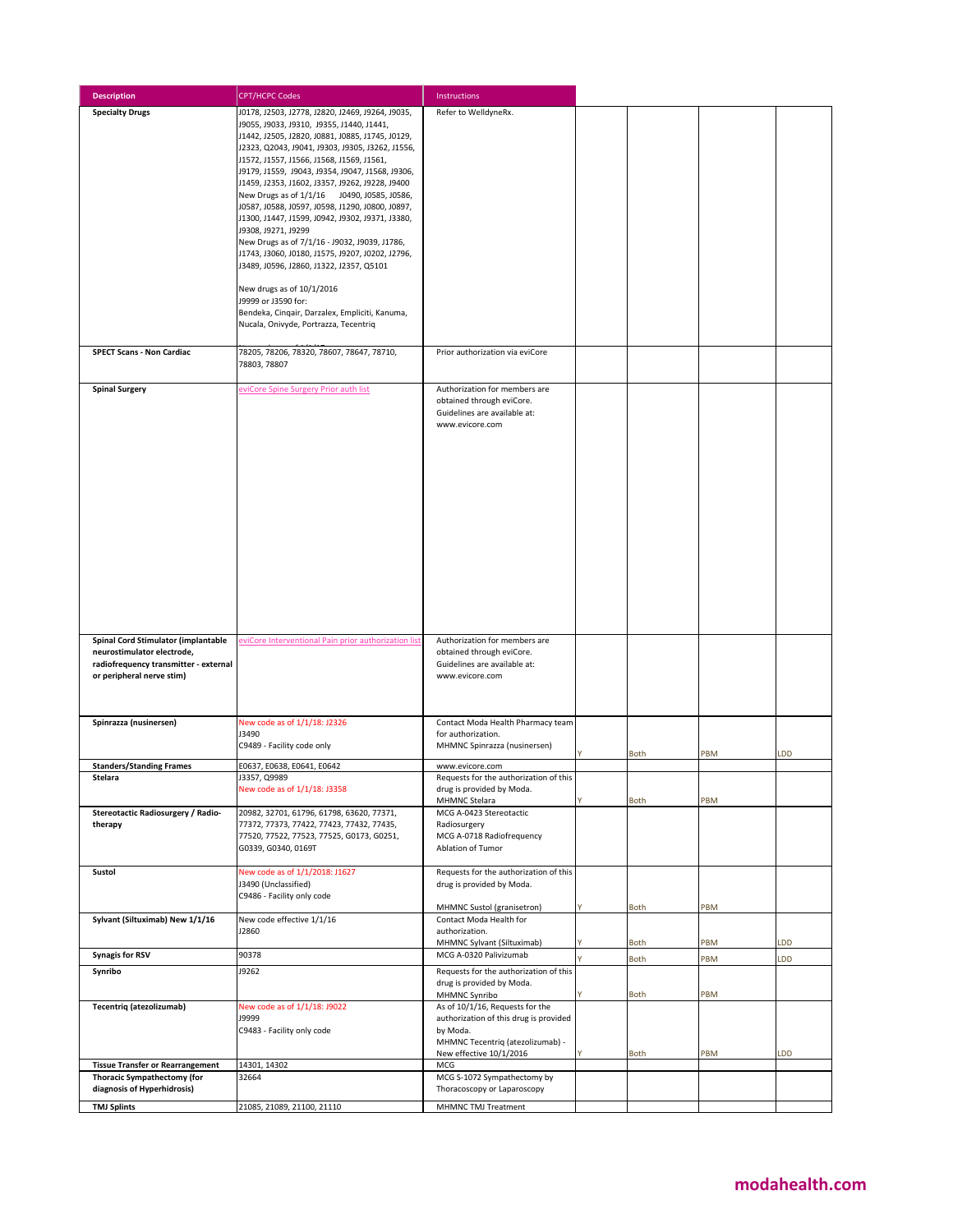| <b>Description</b>                                                                                                                  | <b>CPT/HCPC Codes</b>                                                                                                                                                                                                                                                                                                                                                                                                                                                       | Instructions                                                                                                                                                                                                               |                     |     |           |
|-------------------------------------------------------------------------------------------------------------------------------------|-----------------------------------------------------------------------------------------------------------------------------------------------------------------------------------------------------------------------------------------------------------------------------------------------------------------------------------------------------------------------------------------------------------------------------------------------------------------------------|----------------------------------------------------------------------------------------------------------------------------------------------------------------------------------------------------------------------------|---------------------|-----|-----------|
| <b>TMJ Surgeries</b>                                                                                                                | 29800, 21240, 21242, 21243, 29804                                                                                                                                                                                                                                                                                                                                                                                                                                           | MCG - A-0523 - TMJ Joint<br>Arthroplasty A-0492 - TMJ                                                                                                                                                                      |                     |     |           |
| Total Joint Surgeris (Elbow, shoulder,<br>ankle, etc) For Total Knee and Total<br><b>Hip Replacements check specific</b><br>section | 27700, 27702, 27703, 24360, 24361, 24362,<br>24363, 23470, 23472, 29899                                                                                                                                                                                                                                                                                                                                                                                                     | Arthroscopy<br>Prior authorization via eviCore                                                                                                                                                                             |                     |     |           |
| <b>Transoral Incisionless Fundoplication</b><br>(TIF) EsophyX                                                                       | 43210                                                                                                                                                                                                                                                                                                                                                                                                                                                                       | MHMNC - Endoscopic Treatment of<br>GERD                                                                                                                                                                                    |                     |     |           |
| <b>Tranplants</b>                                                                                                                   | S2053, S2054, S2055, S2060, S2065, S2150, S2152,<br>38204, 38205, 38206, 38207, 38208, 38209,<br>38210, 38211, 38212, 38213, 38214, 38215,<br>38240, 38241, 38242, 32850, 32851, 32852,<br>32853, 32854, 32855, 32856, 33930, 33945,<br>38230, 38232, 38240, 38241, 44132, 44133,<br>44135, 44136, 47133, 4135, 47136, 47140, 47141,<br>47142, 47143, 47144, 47145, 47146, 47147,<br>48160, 48550, 48551, 48552, 48554, 48556,<br>50300, 50320, 50323, 50325, 50327, 50328, | Review of transplant evaluation and<br>transplant event required.                                                                                                                                                          |                     |     |           |
| <b>Treanda</b>                                                                                                                      | J9033                                                                                                                                                                                                                                                                                                                                                                                                                                                                       | Requests for the authorization of this<br>drug is provided by Moda.<br>MHMNC Synribo                                                                                                                                       | Specialty - Medical |     |           |
| Trogarzo (ibalizumab-uiyk)                                                                                                          | J1746 - new code as of 1/1/19                                                                                                                                                                                                                                                                                                                                                                                                                                               | Contact Moda Health for<br>authorization.                                                                                                                                                                                  | <b>Both</b>         | PBM | <b>DD</b> |
| Tysabri (Natalizumab)                                                                                                               | J2323                                                                                                                                                                                                                                                                                                                                                                                                                                                                       | Requests for the authorization of this<br>drug is provided by Moda.<br>MHMNC Tysabri (natalizumab)                                                                                                                         | <b>Both</b>         | PBM | <b>DD</b> |
| Udencya                                                                                                                             | Q5111                                                                                                                                                                                                                                                                                                                                                                                                                                                                       | Contact Moda Health for<br>authorization. MHMNC Udenyca                                                                                                                                                                    |                     |     |           |
| <b>Unlisted Drug Codes</b>                                                                                                          | J3490, J3590, J3591, J7999, J9999                                                                                                                                                                                                                                                                                                                                                                                                                                           | MHMNC Ilaris® (canakinumab)                                                                                                                                                                                                | <b>Both</b>         | PBM |           |
| <b>Urinary Incontinence</b>                                                                                                         | 64561, 64566, 64555                                                                                                                                                                                                                                                                                                                                                                                                                                                         | MHMNC Urinary Incontinence<br>Treatment:<br>Not<br>covered: E0740, 0193T                                                                                                                                                   |                     |     |           |
| <b>Uterine Fibroid Ablation -</b><br><b>Transcervical</b>                                                                           | 0404T                                                                                                                                                                                                                                                                                                                                                                                                                                                                       | MCG A-0718 Radiofrequency<br>Ablation of Tumor                                                                                                                                                                             |                     |     |           |
| Uvulopalatopharyngo-plasty (UPPP) / 42140, 42145, 42160, S2080<br>Uvulectomy                                                        |                                                                                                                                                                                                                                                                                                                                                                                                                                                                             | MHMNC Obstructive Sleep Apnea -<br><b>Surgical Treatment</b>                                                                                                                                                               |                     |     |           |
|                                                                                                                                     | New code 8/1/2018: C9749 - may be used with<br><b>OSA surgery</b>                                                                                                                                                                                                                                                                                                                                                                                                           |                                                                                                                                                                                                                            |                     |     |           |
| <b>Vagus Nerve Stimulator</b>                                                                                                       | 61885, 61886, 64553, 64568, 64569, L8680,<br>L8682, L8683, L8685, L8686, L8687, L8788                                                                                                                                                                                                                                                                                                                                                                                       | MHMNC Vagus Nerve Stimulation<br>E/I codes:<br>0312T, 0313T, 0314T, 0315T, 0316T,<br>0317T                                                                                                                                 |                     |     |           |
| <b>Varicose Vein Procedures</b>                                                                                                     | 36470, 36471, 36473. 36474. 36475, 36476,<br>36478, 36479, 37204, 37700, 37718, 37722,<br>37735, 37760, 37765, 37766, 37780, 37785,<br>37799, 75894<br>New codes as of 1/1/17:<br>36473, 36474<br>New codes as of 1/1/18:<br>36482, 36483, 36465, 36466                                                                                                                                                                                                                     | MCG A-0170, A-0172, A-0174, A-0425                                                                                                                                                                                         |                     |     |           |
| <b>Vectibix</b>                                                                                                                     | J9303                                                                                                                                                                                                                                                                                                                                                                                                                                                                       | Requests for the authorization of this<br>drug is provided by Moda. MHMNC<br>Vectibiy                                                                                                                                      | <b>Both</b>         | PBM |           |
| Velaglucerase                                                                                                                       | J3385                                                                                                                                                                                                                                                                                                                                                                                                                                                                       | MCG A-0654 Velaglucerase                                                                                                                                                                                                   | Both                | PBM | LDD       |
| Velcade                                                                                                                             | J9044                                                                                                                                                                                                                                                                                                                                                                                                                                                                       | Requests for the authorization of this<br>drug is provided by Moda. MHMNC<br>Velcade                                                                                                                                       | <b>Both</b>         |     |           |
| Vimizin (Eosulfase Alfa)                                                                                                            | J1322                                                                                                                                                                                                                                                                                                                                                                                                                                                                       | Moda Health Pharmacy Criteria<br>Requests for the authorization of this<br>drug is provided by Moda. Other<br>groups contact Moda Health for<br>authorization.<br>MHMNC Vimizin (Eosulfase Alfa) -<br>New effective 7/1/16 | <b>Both</b>         | PBM | LDD       |
| Virtual Colonoscopy (CT                                                                                                             | 74261, 74262, 74263                                                                                                                                                                                                                                                                                                                                                                                                                                                         | <b>MHMNC Virtual Colonoscopy</b>                                                                                                                                                                                           |                     |     |           |
| Colonography)<br>Viscosupplementation (Hyaluronic<br>Acid - Synvisc, Supartz, Hyalgan,<br>Orthovisc, Euflexxa, Gel-One, Gel-Syn)    | J7321, J7322, J7323, J7324, J7325, J7326, J7327<br>New code effective 1/1/16<br>J7328, Q9980<br>New code effective 7/1/16<br>C9471,<br>New codes effective 1/1/17:<br>J7230, J7322<br>New code effective 4/1/2018:<br>C9465<br>New code effective 1/1/2019:<br>J7318, J7329                                                                                                                                                                                                 | Contact Moda Health for<br>authorization<br>MHMNC Hyaluronic Acid<br>(Viscosupplementation)                                                                                                                                |                     |     |           |
| Voretigene Neparvocec-rzyl                                                                                                          | J3398                                                                                                                                                                                                                                                                                                                                                                                                                                                                       | MHMNC Luxturna                                                                                                                                                                                                             | <b>Both</b>         | PBM |           |
| (Luxturna)                                                                                                                          |                                                                                                                                                                                                                                                                                                                                                                                                                                                                             |                                                                                                                                                                                                                            | <b>Both</b>         | PBM | LDD       |